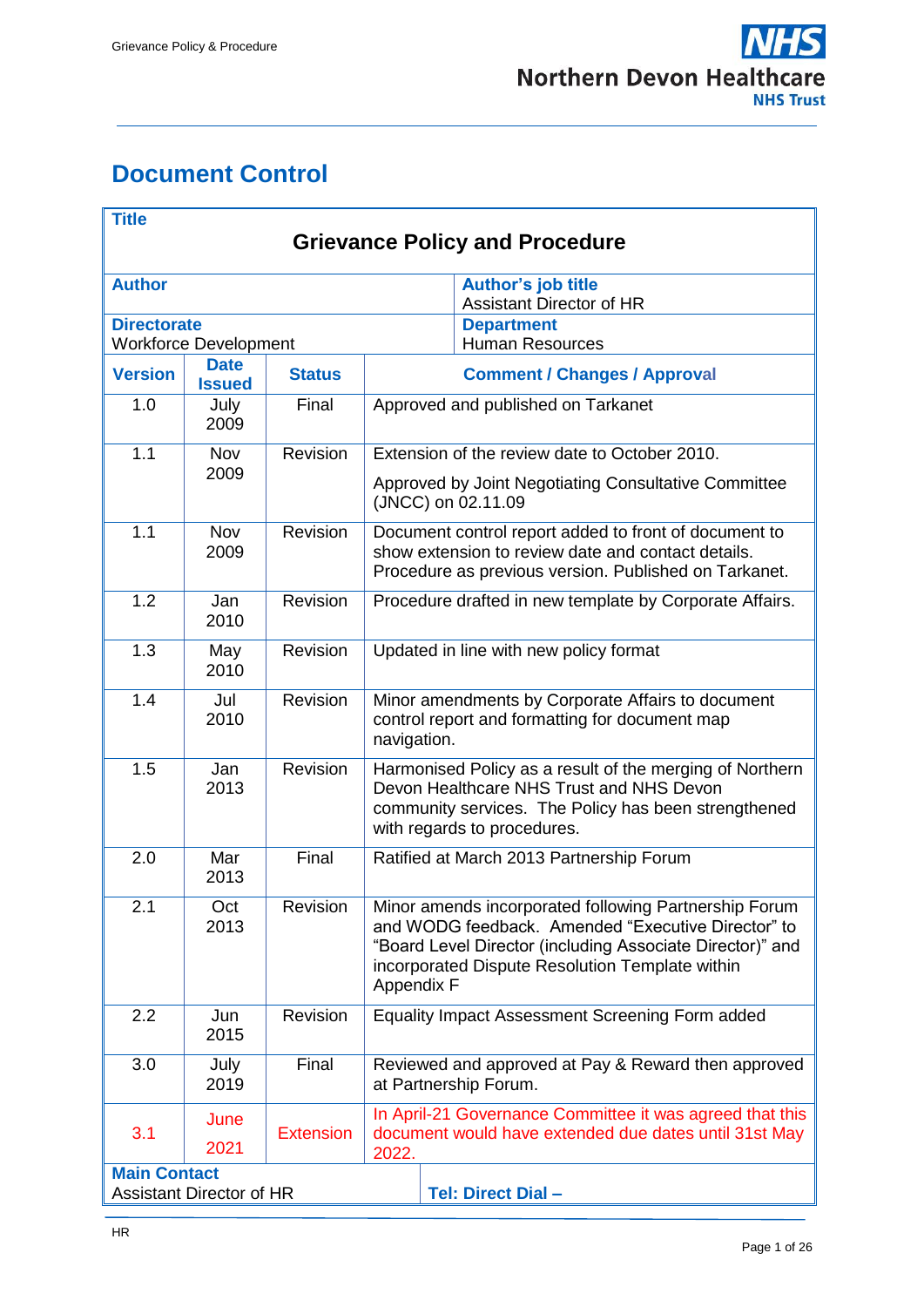

| Suite 4 Chichester House                                                                                                    |                    | Tel: Internal- |                                                |  |  |
|-----------------------------------------------------------------------------------------------------------------------------|--------------------|----------------|------------------------------------------------|--|--|
| <b>Raleigh Park</b>                                                                                                         |                    | Email:         |                                                |  |  |
| Barnstaple EX31 4JB                                                                                                         |                    |                |                                                |  |  |
| <b>Lead Director</b>                                                                                                        |                    |                |                                                |  |  |
| Darryn Allcorn, Director of Nursing, Quality & Workforce                                                                    |                    |                |                                                |  |  |
| <b>Superseded Documents</b>                                                                                                 |                    |                |                                                |  |  |
| Grievance/Dispute Procedure                                                                                                 |                    |                |                                                |  |  |
| <b>Issue Date</b>                                                                                                           | <b>Review Date</b> |                | <b>Review Cycle</b>                            |  |  |
| <b>June 2021</b>                                                                                                            | May 2022           |                | Extension                                      |  |  |
| <b>Consulted with the following stakeholders: (list all)</b><br>Partnership Forum<br>$\bullet$<br>Pay & Reward<br>$\bullet$ |                    |                |                                                |  |  |
| <b>Approval and Review Process</b>                                                                                          |                    |                |                                                |  |  |
| Partnership Forum                                                                                                           |                    |                |                                                |  |  |
| Pay & Reward<br>$\bullet$                                                                                                   |                    |                |                                                |  |  |
| <b>Local Archive Reference</b>                                                                                              |                    |                |                                                |  |  |
| <b>G:\HR ADMIN</b>                                                                                                          |                    |                |                                                |  |  |
| <b>Local Path</b>                                                                                                           |                    |                |                                                |  |  |
| Personnel and Development \Policies, Personnel                                                                              |                    |                |                                                |  |  |
| <b>Filename</b>                                                                                                             |                    |                |                                                |  |  |
| Grievance Policy and Procedure V1.9 July18                                                                                  |                    |                |                                                |  |  |
| <b>Policy categories for Trust's internal</b>                                                                               |                    |                | <b>Tags for Trust's internal website (Bob)</b> |  |  |
| <b>website (Bob)</b>                                                                                                        |                    |                | grievance, complaint, problem, issue           |  |  |
| HR - People Matters                                                                                                         |                    |                |                                                |  |  |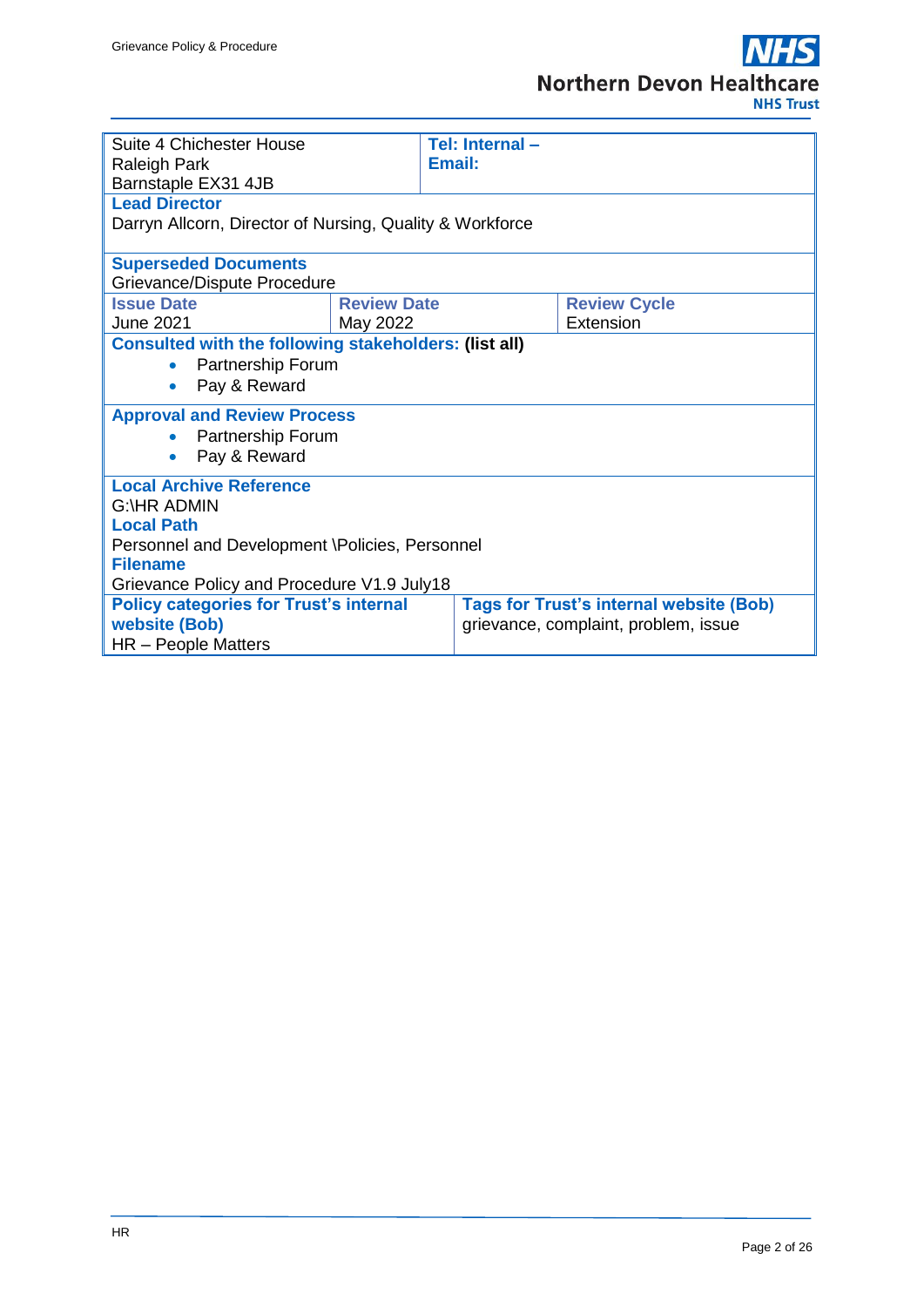# **CONTENTS**

| 1.  |                                                                               |  |  |  |
|-----|-------------------------------------------------------------------------------|--|--|--|
| 2.  |                                                                               |  |  |  |
| 3.  |                                                                               |  |  |  |
| 4.  |                                                                               |  |  |  |
| 5.  |                                                                               |  |  |  |
| 6.  |                                                                               |  |  |  |
| 7.  |                                                                               |  |  |  |
| 8.  |                                                                               |  |  |  |
| 9.  |                                                                               |  |  |  |
| 10. | Review and Revision Arrangements including Document Control  14               |  |  |  |
|     |                                                                               |  |  |  |
|     |                                                                               |  |  |  |
|     | 13. Monitoring Compliance with and the Effectiveness of the Policy  15        |  |  |  |
|     |                                                                               |  |  |  |
|     |                                                                               |  |  |  |
|     |                                                                               |  |  |  |
|     |                                                                               |  |  |  |
|     | Appendix B - Draft Letter of Invitation to Level 2 Grievance Meeting  20      |  |  |  |
|     | Appendix C - Draft Letter to Confirm Outcome of Level 2 Grievance Meeting  21 |  |  |  |
|     |                                                                               |  |  |  |
|     | Appendix E - Draft Letter to Confirm Outcome of Appeal Hearing 23             |  |  |  |
|     | Appendix F - Management Notes & Dispute Resolution Templates 24               |  |  |  |
|     |                                                                               |  |  |  |
|     |                                                                               |  |  |  |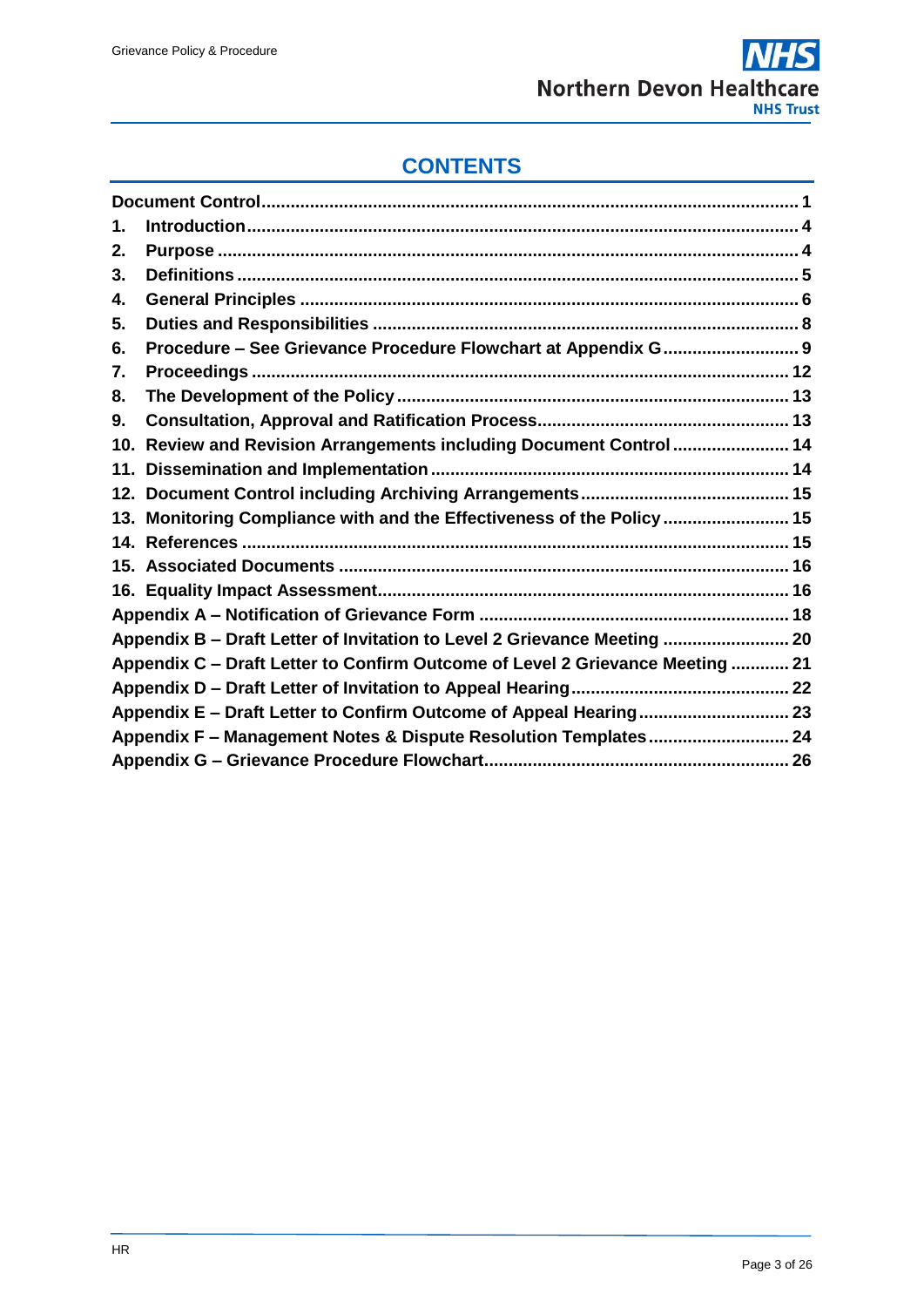# <span id="page-3-0"></span>**1. Introduction**

This document sets out Northern Devon Healthcare NHS Trust's procedure for dealing with staff grievances or disputes. It provides a robust framework to ensure a consistent approach across the whole organisation. This procedure applies to all Trust staff.

All grievances and disputes should be resolved as near to their source as possible. The grievance/dispute may be raised by an employee(s) and/or their representative.

In the vast majority of instances it is preferable that any concerns are appropriately and speedily addressed by having an informal and constructive discussion and it is expected that the line manager will instigate this as a matter of course as part of their normal line management duties.

Where an employee has a grievance about a work related problem e.g. environmental conditions, performance evaluation etc., this should be raised in the first instance with their line manager. Staff concerns regarding the application of Terms and Conditions of Employment will be properly pursued through this procedure.

Where an employee has a grievance that concerns their line manager or one they do not wish to discuss with their manager e.g. a personality clash or personal disagreement, this should be raised in the first instance with the next level of management, an independent manager or an appropriate member of the HR Operations Team who will refer it to the next level manager. The concerns should be put in writing and should set out the nature of the grievance and the preferred outcome you are looking for.

# <span id="page-3-1"></span>**2. Purpose**

This procedure is aimed at ensuring the fair, early and successful resolution of concerns raised by Trust staff where it has not been possible to settle the difference with the immediate supervisor/manager. These concerns cover grievances and/or disputes raised by any member of Trust staff.

The Procedure has been written to define the formal procedure for resolving a staff grievance or dispute.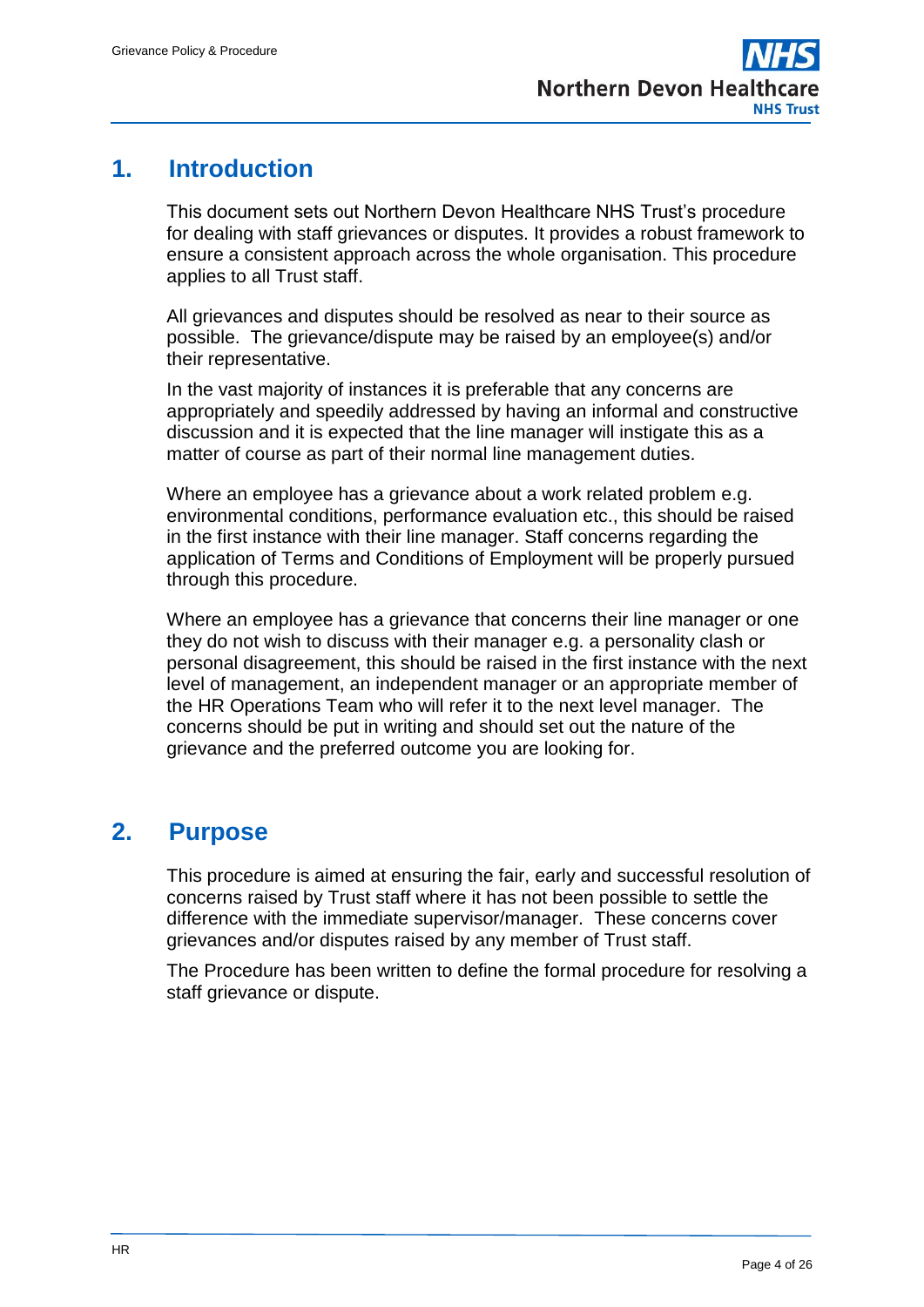# <span id="page-4-0"></span>**3. Definitions**

## **Grievance**

**3.1.** Grievances are concerns, problems or complaints that employees raise with their employers. A grievance may be defined as a difference between an individual and the employer affecting duties, interpretation of conditions of service, working conditions, procedures or alleged unfair treatment. A grievance can relate to action that the Trust has taken or is contemplating taking in relation to staff employment.

## **Dispute**

**3.2.** A dispute may be defined as a collective grievance where more than one employee has a common difference, which if considered on an individual basis, would be deemed to be a grievance. A dispute may be registered by the staff members themselves, a recognised Trade Union Representative or Staff Organisation Representative where an issue concerning one employee may be deemed to have wider implications for their membership.

## **Status Quo**

**3.3.** The status quo, i.e. the working and management arrangements that applied before the grievance/dispute, will prevail at all stages of this procedure other than in those exceptional circumstances where operational needs determine that this cannot be the case. Where exceptional circumstances mean that the status quo cannot apply, the rationale for this will be clearly explained.

Neither side will take any action that could prejudice the outcome, excluding lawful Trade Union activity, until the outcome is reached.

## **Manager**

**3.4.** For the purposes of this Policy and Procedure the term "manager" is used to cover any employee who has responsibility for staff.

## **Facilitated Discussion and/or Mediation**

**3.5.** A facilitated discussion and/or mediation is essentially part of the informal procedure, but can, under certain circumstances, be used instead of the formal procedure. A facilitated discussion between the parties can be supported by HR or a senior manager. It involves working through the issues to try and reach an agreement. Mediation further builds on the principles of a facilitated discussion to try and bring about a resolution. Mediation should only be undertaken by an individual trained in mediation and independent of the issues concerned. Such mediation can only take place with the agreement of both parties.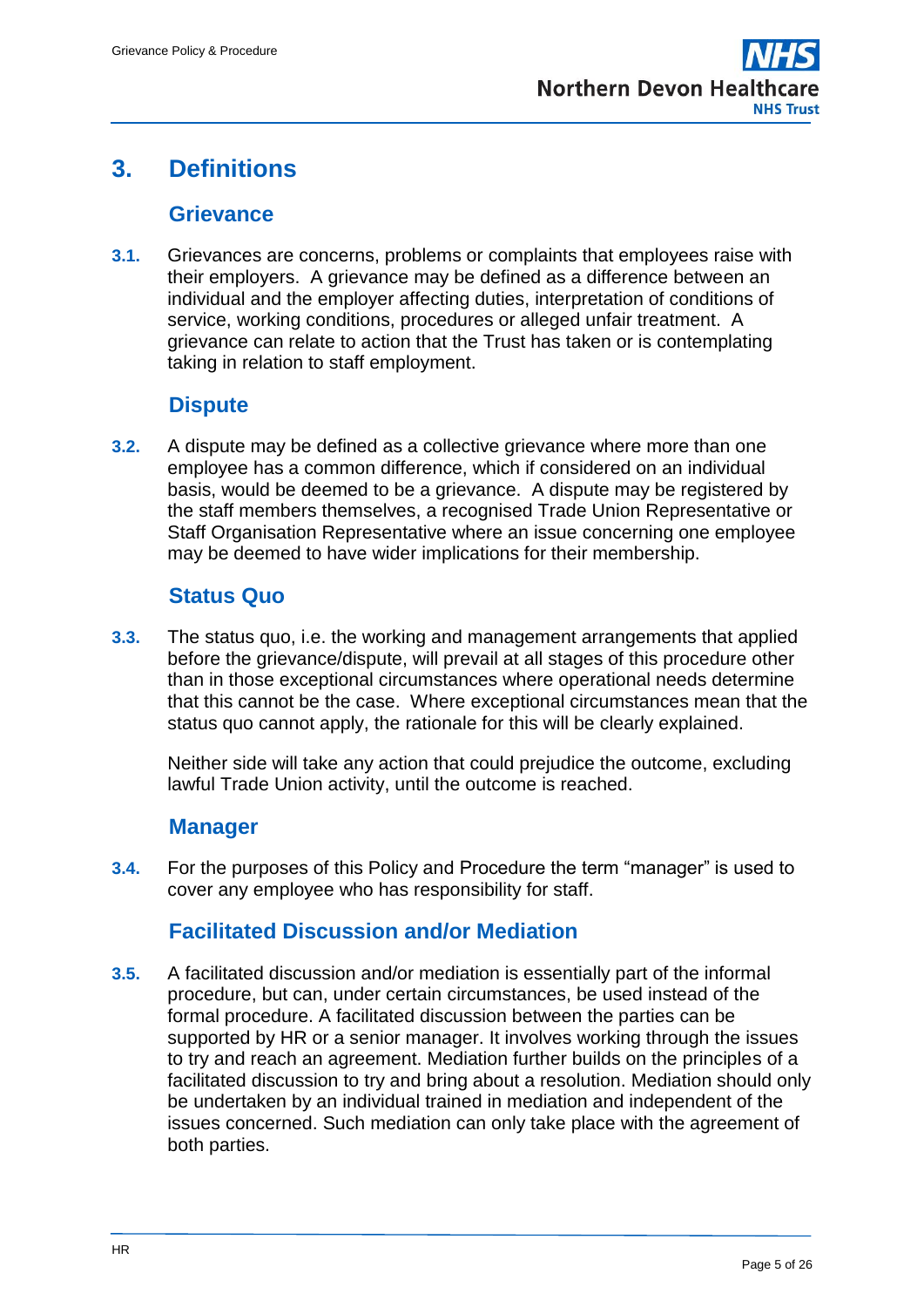# <span id="page-5-0"></span>**4. General Principles**

All grievances/disputes will be treated by all parties as confidential unless mutually agreed otherwise. However, it is recognised that it may not be possible to prevent a certain amount of gossip where some details are already more widely known. Breach of confidentiality will be taken extremely seriously and action may be taken under the Trust's Disciplinary Policy.

The following issues are excluded from this Grievance Procedure because separate mechanisms exist:

- Bullying and Harassment
- Freedom to Speak Up (Whistle-blowing)
- Redeployment and Organisational Change unless it pertains to unfair implementation of the change following conclusion of the consultation process
- Dismissal or warnings issued under any other formal process
- Appeal procedures under any other formal process
- Matters where specific Agenda for Change and/or other Trust policies are applicable
- Matters over which the Trust has no control e.g. income tax and national insurance payments etc.

Private grievances between employees which are not related to the working environment are outside of the scope of the employment relationship and authority of the Trust to resolve.

If any employee is unclear about how to proceed, a member of the HR Operations Team or a Trade Union representative may be contacted to provide guidance on process.

Where an employee raises a grievance during a disciplinary process HR may determine that the disciplinary process may be temporarily suspended in order to deal with the grievance. Where the grievance and disciplinary cases are related it may be appropriate to deal with both issues concurrently.

At any stage in the procedure set out below employees have the right to seek the help of and to be represented by an accredited Trade Union Representative or accompanied by a workplace colleague. It would not normally be reasonable for employees to insist on being accompanied by a companion whose presence could prejudice the meeting, nor would it be reasonable for an employee to ask to be accompanied by a companion from a remote geographical location if someone suitable and willing was available on-site or locally. The employee is entitled to be accompanied by one appropriate person (unless an additional attendee is required as a reasonable adjustment for a disability e.g. a signer attending as well as a Trade Union representative to support a deaf employee). If the employee is a member of a trade union or professional body, the employee should obtain representation at the beginning of the process. A representative of the HR Operations Team may also be present at any stage where appropriate.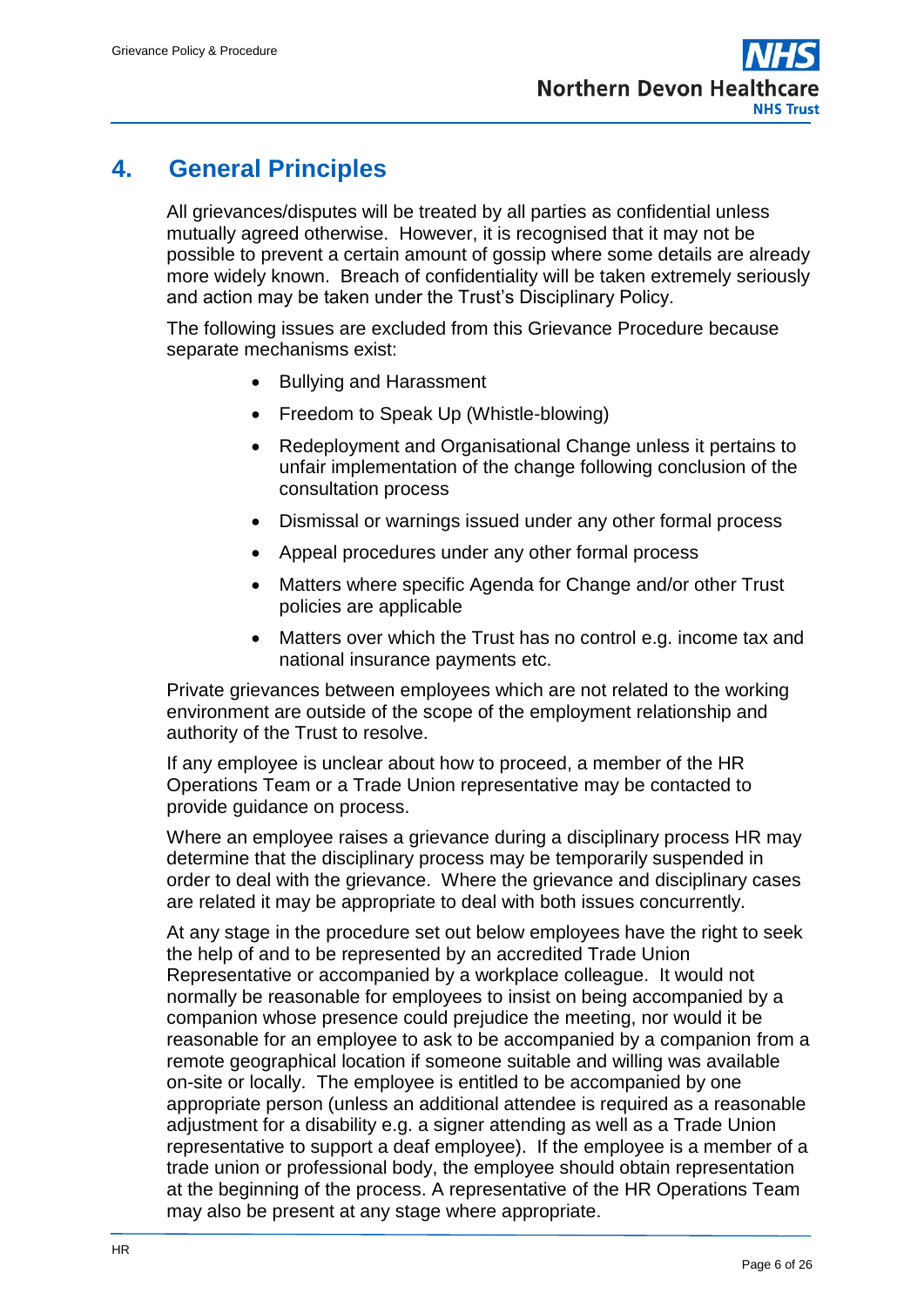The Trade Union representative may address the meeting, ask questions and confer privately with the employee but has no legal right to answer questions on behalf of the employee or to address the meeting if the employee does not wish it or to prevent the employee from explaining their case.

Where a grievance against another employee is upheld, subject to the appeal process, the disciplinary process may need to be implemented from that point.

Where a group of employees wish to raise a collective grievance i.e. a dispute, the Trust will not consider subsequent grievances on the same issue(s) from individual members of the group at a later date.

The Trust recognises that unproven accusations could have serious effects on innocent individuals. Anyone who is found to have made an unfounded, deliberately malicious complaint or allegation may be subject to disciplinary action.

A grievance that refers to a matter that occurred three months or more before the grievance was raised shall normally be considered to be time expired (subject to the exceptions below) and will not be dealt with under this procedure. The exceptions are:

- If an individual is incapacitated through certified ill health and is thereby prevented from raising the grievance within the threemonth time limit; or
- If there is evidence to prove that the time lapsed is solely due to an attempt to resolve the issue informally; or
- The issue complained of occurred more than 3 months before the grievance was lodged but the issue of concern was not apparent to the individual at that time. In this situation the 3 month time limit will be deemed to run from the date it was reasonable to expect the employee to be aware of the subject of the grievance.

The timescales determined within this policy should be adhered to. However, should there be unavoidable delays or if by mutual agreement the timescales are extended the employee should be provided with a written explanation and should be advised of the anticipated timescales.

The Trust will seek mutually convenient dates for meetings in accordance with the timescales in this procedure. In the event that an employee or their representative unreasonably delays (e.g. by being unresponsive to attempts to organise meetings or by either the individual or their representative being repeatedly unavailable to attend meetings) a grievance meeting at any level then the grievance may be deemed to be withdrawn and the employee will be notified accordingly.

Wherever possible a grievance should be dealt with before an employee leaves employment. However a modified procedure may be applied where:

• an employee has already left employment

or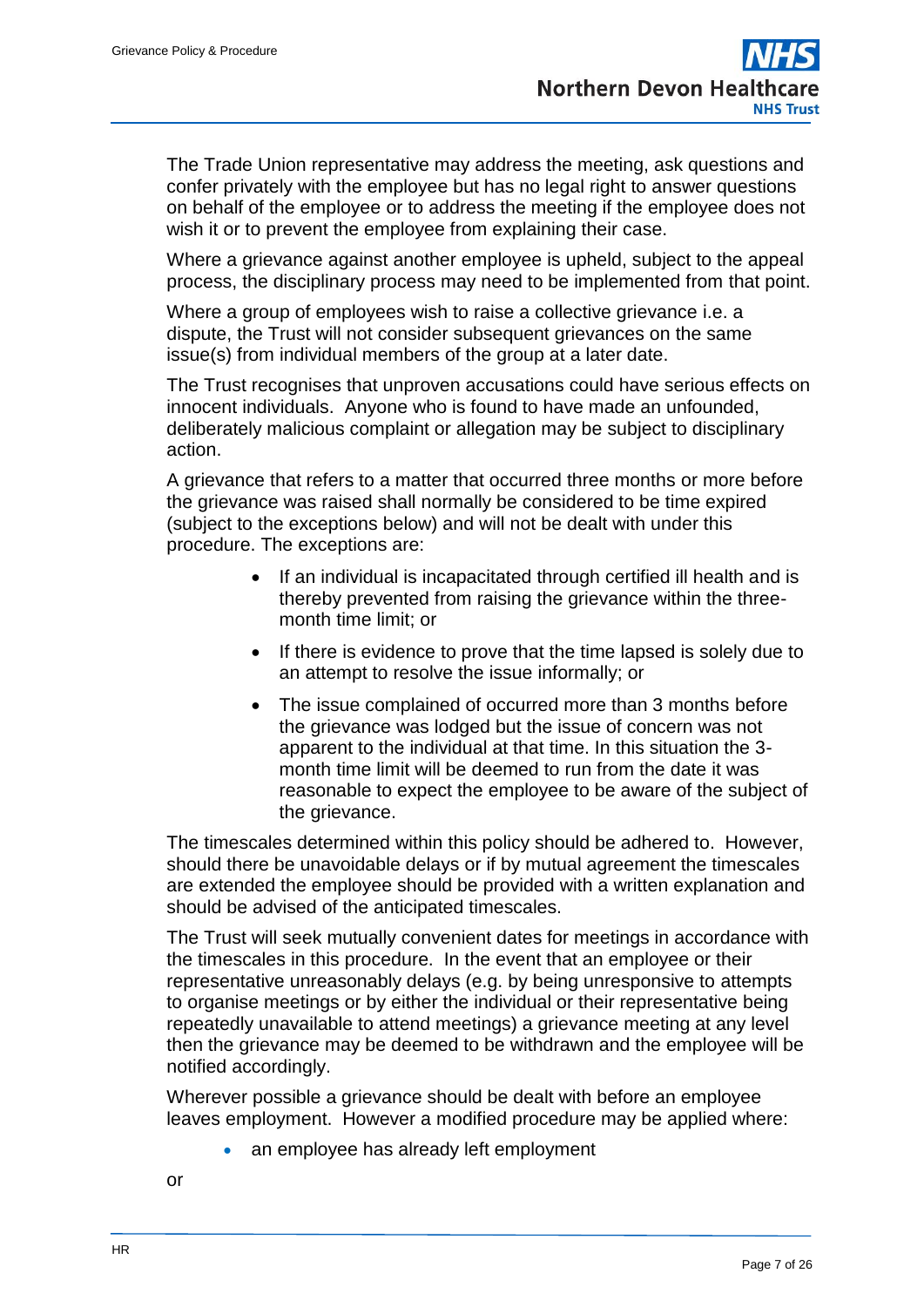the standard procedure has not been commenced or completed before the employee left employment

and

 both parties agree in writing that it should be used instead of the standard procedure.

The modified procedure consists of two stages as set out below:

1 The employee sends written confirmation to the Director of Nursing, Quality & Workforce that they wish to pursue their grievance;

2 Where appropriate the Trust responds within 28 calendar days of receipt of the letter giving responses to the points raised.

NOTE: The shortened procedure will only be implemented if the grievance is capable of resolution even though the employee has left the employ of the Trust. The employee will be required to clearly set out the outcome they are looking for. Claims for non-contractual monetary payments cannot be considered under this policy.

# <span id="page-7-0"></span>**5. Duties and Responsibilities**

### **Employee**

- **5.1.** The Employee is responsible for:
	- Lodge their grievance as soon as practically possible and no later than 3 months (unless the exceptional circumstances set out in Section 4 above apply) of the incident in writing to their line manager
	- Indicate at the outset of the process their expectations relating to the outcome of their grievance (NB: it would not be appropriate to request the termination of another staff member's employment. Neither can claims for non-contractual monetary payments be dealt with under this policy).
	- **Engage in attempts to resolve any issues before invoking the policy if** practical and if not practical to attempt resolution at the "informal" level of the policy.
	- Where such attempts fail, submit a formal grievance in writing, using Notification of Grievance Form at Appendix A
	- Contact their trade union representative or workplace colleague as appropriate for support.
	- Take all reasonable steps to attend the meeting(s).
	- Present written evidence in support of their grievance at the meeting.
	- Treat the matter confidentially at all times.

### **Line Manager**

**5.2.** The Line Manager is responsible for: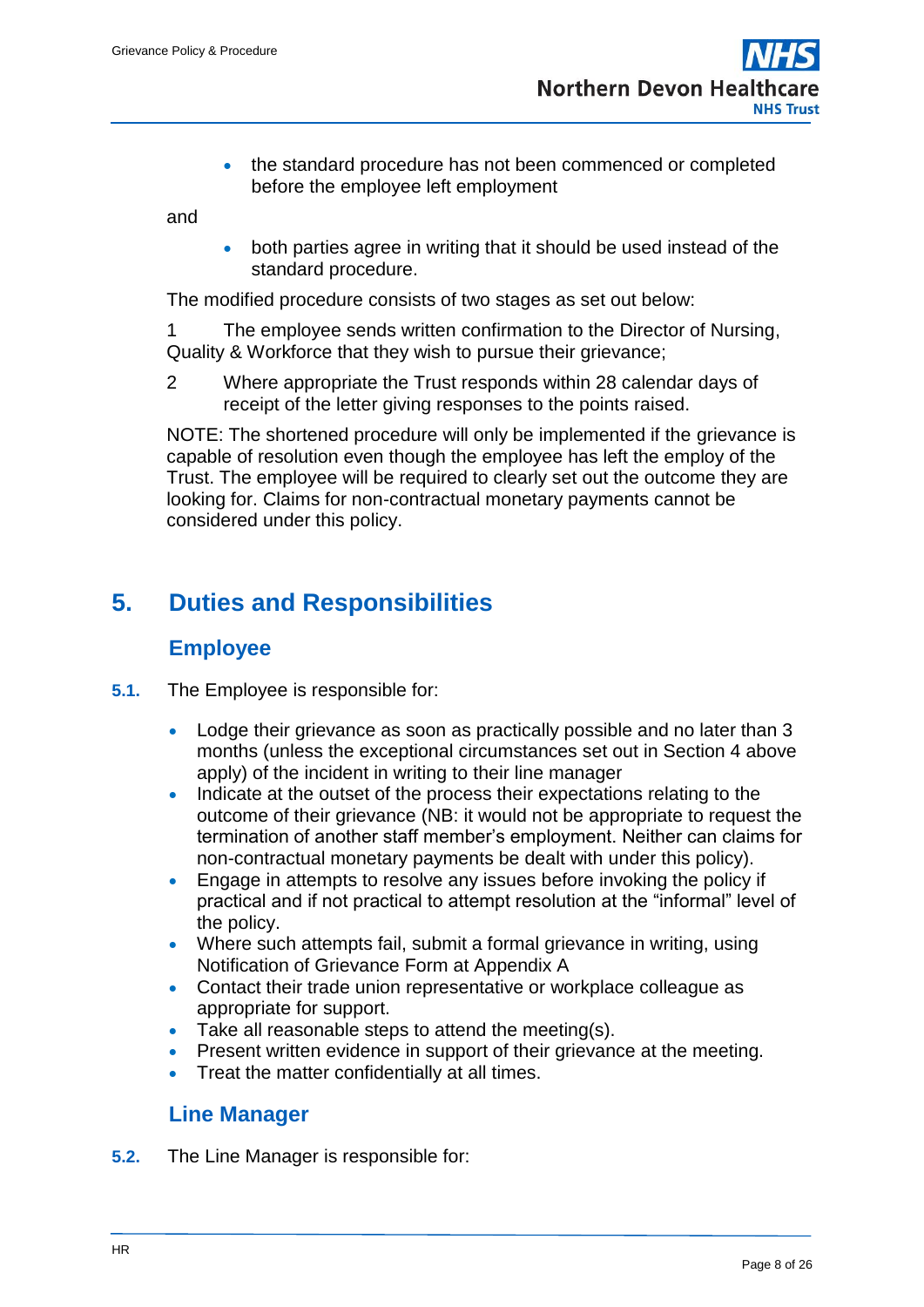- Make every effort to resolve any issues informally wherever possible. If it is not feasible to resolve the issues informally follow the Formal Procedure laid out in this Policy
- **Ensure meetings are promptly arranged**
- Document the process appropriately
- Treat the matter confidentially at all times

## **HR Operations Team Representative**

- **5.3.** The HR Operations Team Representative is responsible for:
	- Provide advice and quidance on the grievance process and attend formal grievance meetings as necessary
	- Attend appeal meetings in all complex cases, such as discrimination
	- Advise managers that they may choose to be accompanied by an experienced manager where they have not previously undertaken a grievance meeting
	- Treat the matter confidentially at all times.

## **Trade Union representative/workplace colleague**

- **5.4.** The Trade Union representative/workplace colleague is responsible for:
	- Represent/support employees through the formal process (Level 2) onwards)
	- Where possible to hand over cases during periods of leave to avoid unnecessary delays
	- Assist and represent the employee in stating their case, but not answer questions on their behalf
	- Treat the matter confidentially at all times.

# <span id="page-8-0"></span>**6. Procedure – See Grievance Procedure Flowchart at Appendix G**

### **Level One: Informal Procedure**

**6.1.** All grievances and disputes should be resolved as near to the source as possible.

Most grievances should be able to be resolved by having an informal and constructive discussion between the employee and their manager. This should occur as soon as possible and no longer than 30 calendar days from the issue being raised.

The line manager will, if appropriate, notify in writing to the employee(s) the proposed action to resolve the concern, including agreed time limits within 15 calendar days of the meeting.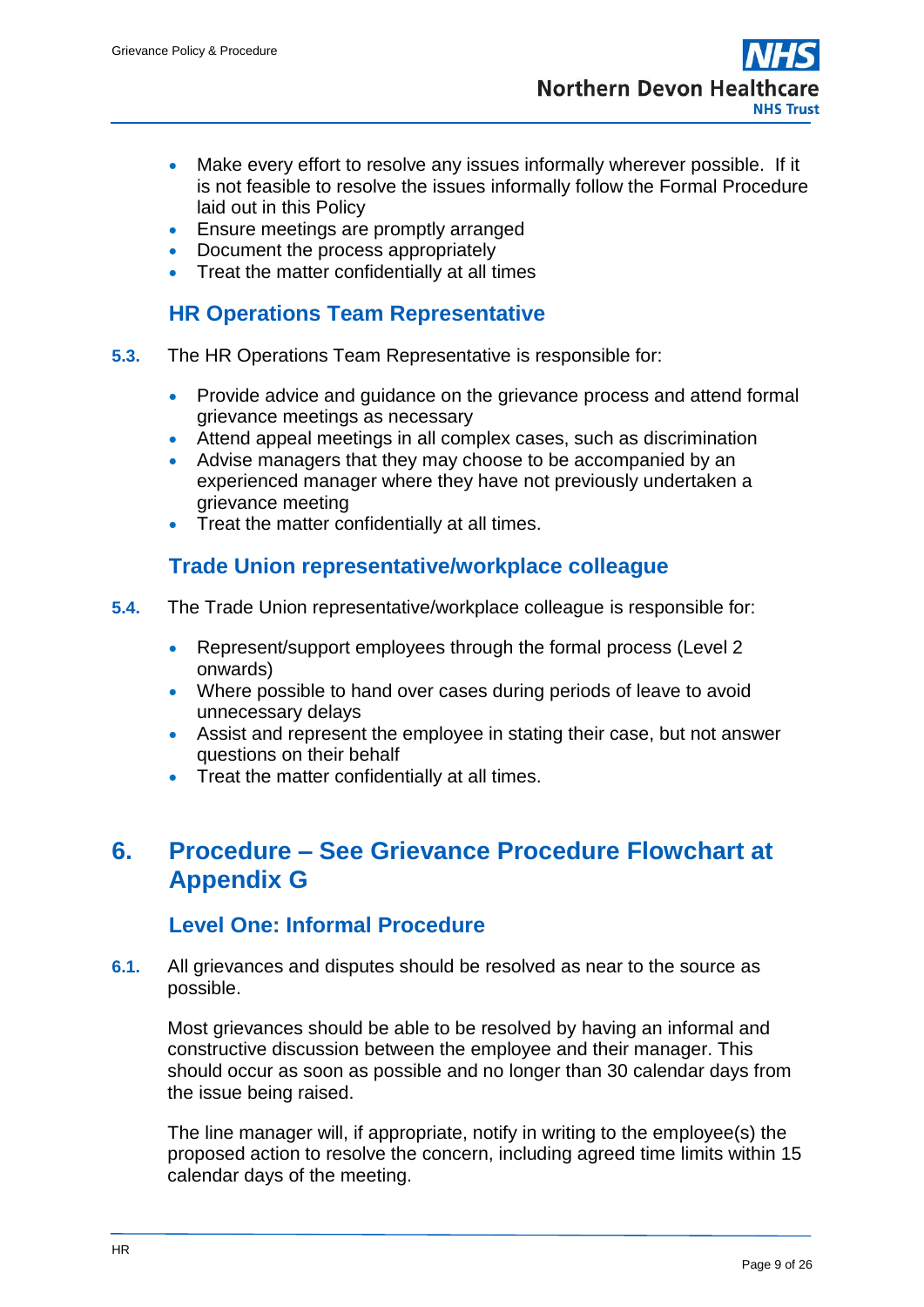If it has not been possible for the Manager and employee to resolve the grievance before moving to Level 2 of the formal process consideration should be given to whether a facilitated discussion or mediation may resolve the issues. Facilitated discussion and/or Mediation are confidential and voluntary processes that bring people together to discuss the issues. A facilitated discussion between the parties can be supported by a senior manager, a trained mediator or HR and involves working through the issues to try and reach an agreement. Mediation further builds on the principles of a facilitated discussion to try and bring about a resolution. Mediation should only be undertaken by an individual trained in mediation. Requests for the mediation service must be made to the HR Operations Team.

If, after the review, the concern or issue still remains, the employee should notify the line manager that they wish to progress to Level Two and the formal procedure should be followed.

## **Level Two: Formal Procedure**

**6.2.** Where the employee has attempted to resolve the issues at the informal stage, level 1 above, however remains aggrieved they can escalate their grievance to the formal stage at Level 2.

The employee must provide written notification of their grievance on the Notification of Grievance Form (see Appendix A) to their line manager. This must include:

- A clear and detailed statement of the issues
- The desired outcome

This must be done within a maximum of 15 calendar days following confirmation of the outcome of the informal stage.

This time limit may be extended only at the discretion of the line manager with advice from the HR Operations Team, when circumstances make it impracticable for written notification to be lodged within 15 calendar days.

On receipt of the written notification, the line manager will inform the HR Operations Team and arrange for a Level 2 Grievance Meeting to be convened without unreasonable delay and, where possible, within 28 calendar days of receipt of the formal grievance, at which the matter will be considered further. This Level 2 Grievance Meeting will be conducted by a manager at least one level higher than the manager who dealt with the matter at Level One, as determined by the Trust.

When arranging the Level 2 meeting(s) the manager should discuss with HR whether their presence is required (e.g. if the case appears complex) and ensure the grievance meeting takes place along with an appropriate manager/ supervisor or a representative from the HR Operations Team. The format of the meeting will follow the format as detailed within section 7.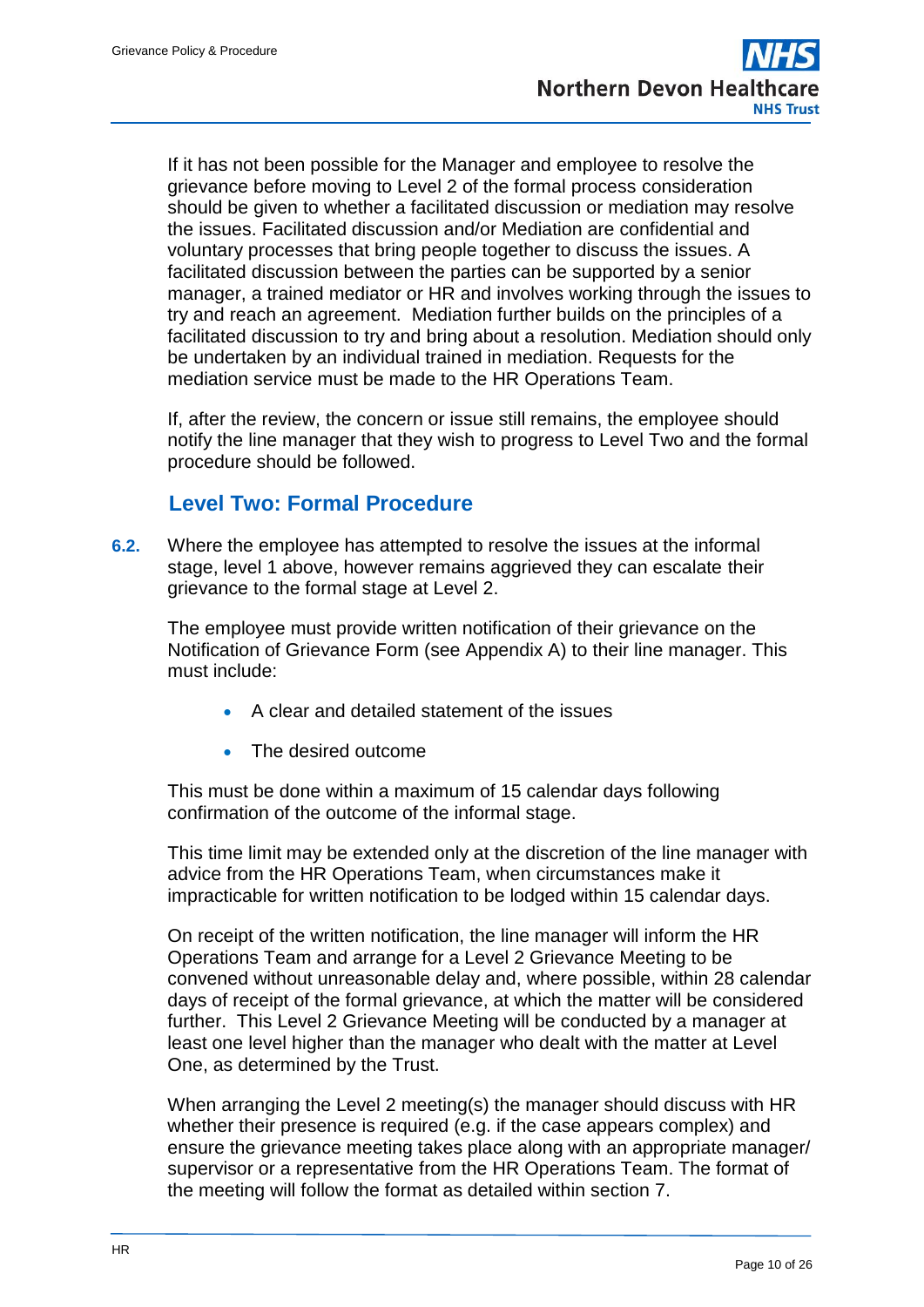In exceptional circumstances (i.e. complex and wide ranging grievances), an investigation may be commissioned on receipt of the formal notification of grievance. An investigation for these purposes is a process of gathering information and establishing the facts of the grievance and the proposed resolution so that the manager hearing the grievance can make a sound judgement on whether or not the grievance should be upheld and consider the proposed resolution.

The nominated manager will conduct the Level 2 Grievance Meeting with the aggrieved employee(s) and other parties as appropriate. If they believe that further investigations are required as a result of issues raised at the meeting (especially where no separate investigation has already taken place) this will be done. It may therefore be necessary to adjourn the meeting with the employee and meet again at a later date.

The nominated manager will confirm the outcome decision from the Level 2 Grievance Meeting verbally as soon as possible, but in writing to the employee using the template letter at Appendix B, attaching a copy of the original grievance form, within 10 calendar days of the meeting. They shall, where appropriate, set out what action should be taken to resolve the grievance, unless it has been decided by mutual agreement to vary this date when the anticipated date of response should be confirmed in writing. The employee should be advised that they can lodge an appeal against the decision if they are not satisfied with the outcome.

## **Level Three: Appeal Hearing**

**6.3.** If following the Level Two Grievance Meeting, the concern or issue has not been resolved, the matter will be referred to an Appeal Panel comprised of a Manager at Band 8C level or higher and a Board Level Director (including Associate Director) or Non-Executive Director plus a member of the HR Directorate to provide HR advice to the panel.

To invoke a Level Three Appeal Hearing the employee must write a letter to the Director of Nursing, Quality & Workforce within 15 calendar days of the date of the letter confirming the outcome of the Level Two Grievance Meeting, stating clearly the grounds of appeal. They must attach a copy of the original grievance lodged and the written outcome letter from the Level 2 Grievance Meeting to their appeal letter.

On receipt of the appeal letter the Director of Nursing, Quality & Workforce will refer the matter to an Appeal Panel who will attempt to hear the appeal within 28 calendar days from the date of receipt of the appeal letter. Arrangements for the Appeal Hearing will be confirmed at least 7 calendar days prior to the Appeal hearing using template letter attached at Appendix C.

The manager who previously considered the grievance at Level Two will be required to explain the reasons for their decision.

The Appeal Panel may, at their discretion, adjourn an appeal in order that further evidence may be produced.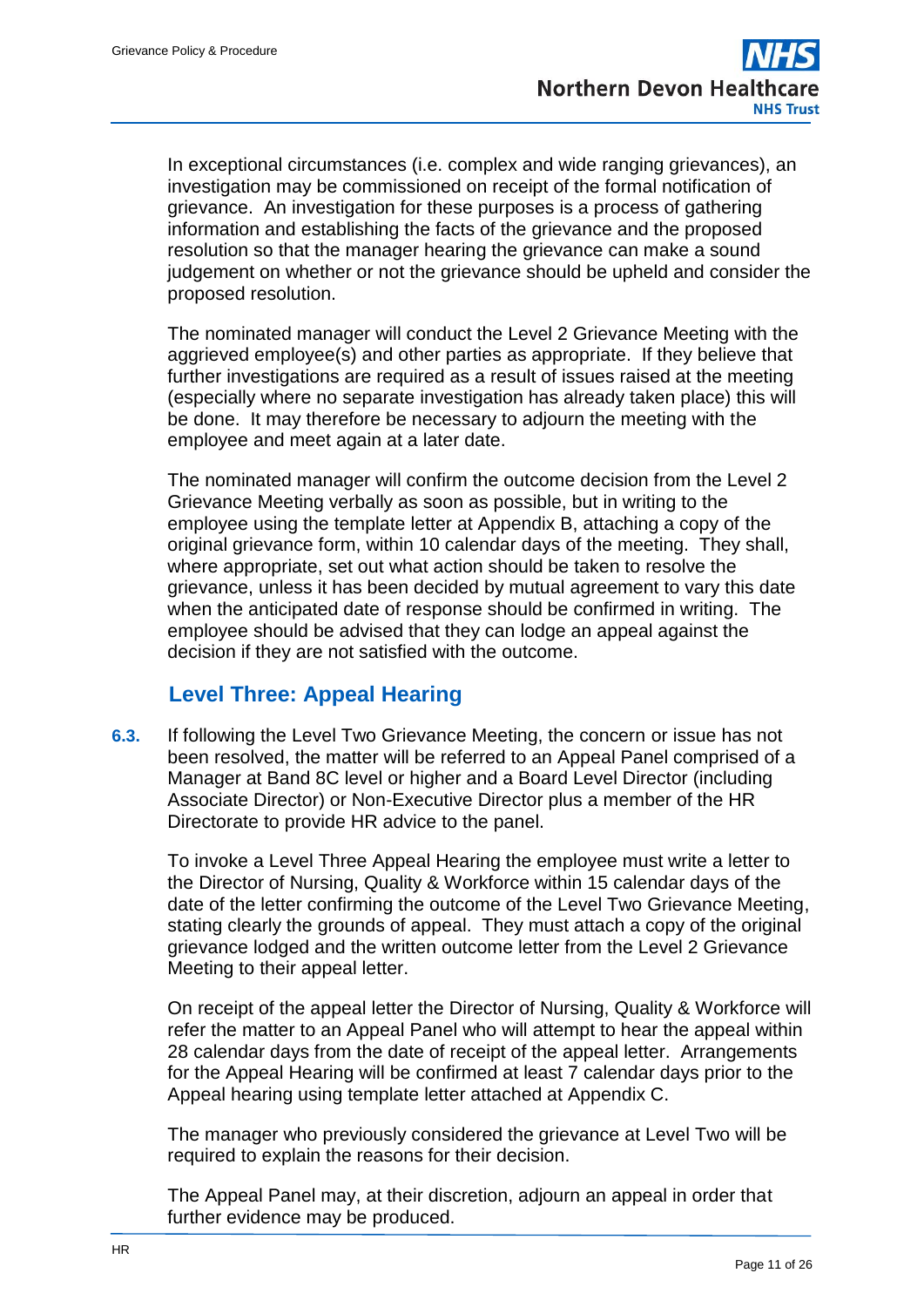The Appeal Panel should consider their decision in private. A decision will be reached by a majority. The Chairperson will have the casting vote if necessary. The Appeal Panel will confirm the outcome verbally as soon as possible. If an immediate decision cannot be given it shall be communicated in writing to both parties within 10 calendar days of the Appeal Hearing (see template at Appendix D).

The decision of the panel for all grievance/dispute appeals shall be final and there will be no further reference for consideration.

# <span id="page-11-0"></span>**7. Proceedings**

The proceedings at each of the meeting(s) at each Formal Level would typically be as follows:

- 1. Introductions and 'housekeeping'
- 2. The aggrieved employee(s) and/or representative will put their case, and call any witnesses
- 3. The Trust's representative may put questions to the aggrieved employee(s) and/or representative and any witnesses
- 4. The nominated Manager or Panel may put questions to the aggrieved employee(s), their representative and any witnesses
- 5. The Trust's representative will put their case, and call any witnesses
- 6. The aggrieved employee(s) or their representative may put questions to the Trust's representative and any witnesses
- 7. The nominated Manager or Panel may put questions to the Trust's representative and/or witnesses
- 8. The Trust's representative summarises their case
- 9. The aggrieved employee(s) and/or their representative summarises their case
- 10.The nominated Manager or Panel asks both sides to withdraw whilst the case is considered.
- 11.When a decision has been reached, both sides rejoin the nominated Manager or Panel to be informed of the outcome of the Meeting/Hearing.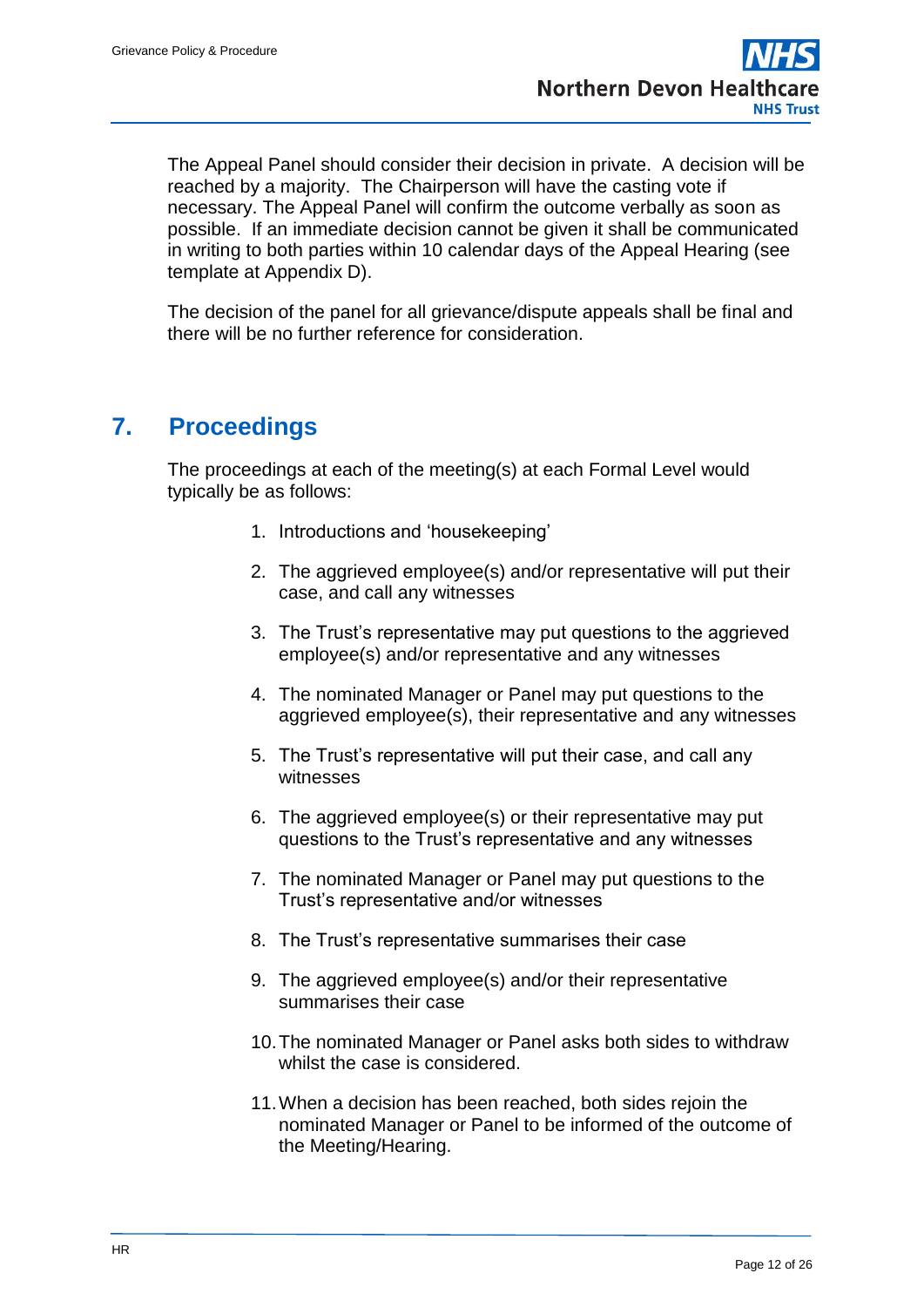12.The nominated Manager or Chair of the Panel records the result of the Review in writing, which will be conveyed to the aggrieved employee and their representative within 10 calendar days of the review.

These proceedings are indicative only of the way in which matters may be progressed. They will always be subject to confirmation and/or variation by agreement with the employee initiating proceedings.

Notes of the meeting can be recorded using the template documents within Appendix F (See Grievance Notes and Dispute Resolution Template).

# <span id="page-12-0"></span>**8. The Development of the Policy**

## **Document Development Process**

**8.1.** As the accountable Director, the Director of Nursing, Quality & Workforce is responsible for developing the policy and for ensuring stakeholders were consulted with.

Draft copies were circulated for comment before approval was sought from the relevant committees.

## **Equality Impact Assessment**

**8.2.** The Trust aims to design and implement services, policies and measures that meet the diverse needs of our service, population and workforce, ensuring that none are placed at a disadvantage over others. An Equality Impact Assessment has been undertaken (see Appendix H) and there are no positive or negative impacts.

# <span id="page-12-1"></span>**9. Consultation, Approval and Ratification Process**

### **Consultation Process**

- **9.1.** The policy has been drawn up in partnership with Staffside and formally approved by:
	- The Pay & Reward Group
	- Partnership Forum

### **Policy Approval Process**

**9.2.** Formal approval of the policy will be sought from the Partnership Forum

The policy does not require further ratification by the Trust Board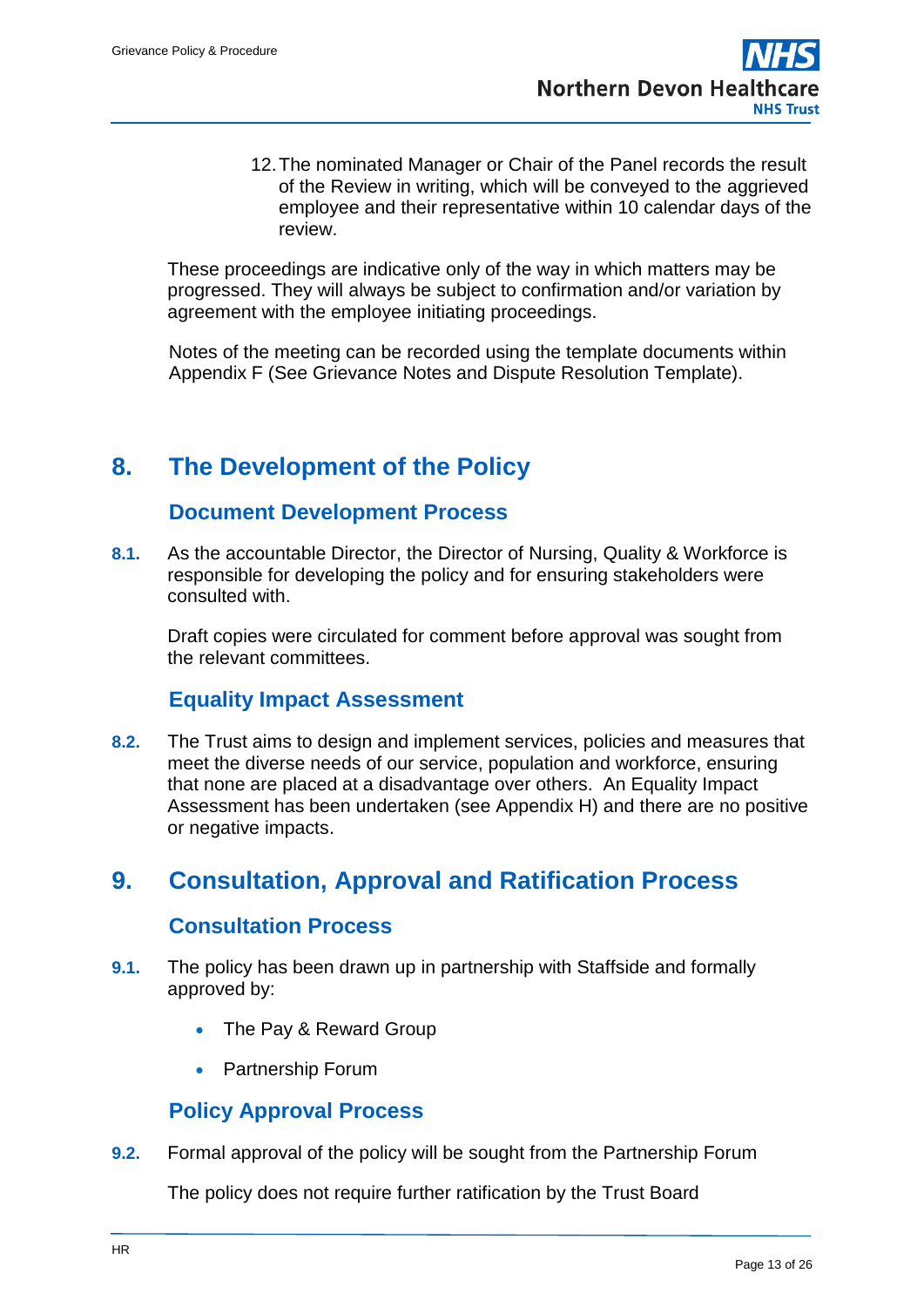

## <span id="page-13-0"></span>**10. Review and Revision Arrangements including Document Control**

## **Process for Reviewing the Policy**

**10.1.** The policy will be reviewed every three years. The author will be sent a reminder by the Corporate Affairs Manager four months before the due review date. The author will be responsible for ensuring the policy is reviewed in a timely manner

### **Process for Revising the Policy**

**10.2.** In order to ensure the policy is up-to-date, the author may be required to make a number of revisions, e.g. committee changes or amendments to individuals' responsibilities. Where the revisions are minor and do not change the overall policy, the author will present the revised version to Partnership Forum via the Pay & Reward Group for approval.

Significant revisions will require final approval by Partnership Forum.

All revisions will be recorded by the author in the document control report.

### **Document Control**

**10.3.** The author will comply with the Trust's agreed version control process, as described in the organisation-wide Guidance for Document Control.

# <span id="page-13-1"></span>**11. Dissemination and Implementation**

### **Dissemination of the Policy**

**11.1.** After ratification by Partnership Forum, the author will provide a copy of the policy to the Corporate Affairs Manager to have it placed on the Trust's intranet. The policy will be referenced on the home page as a latest news release.

### **Implementation of the Policy**

- **11.2.** Line managers are responsible for ensuring this policy is implemented across their area of work.
- **11.3.** Support for the implementation of this policy will be provided by the Personnel and Development Directorate.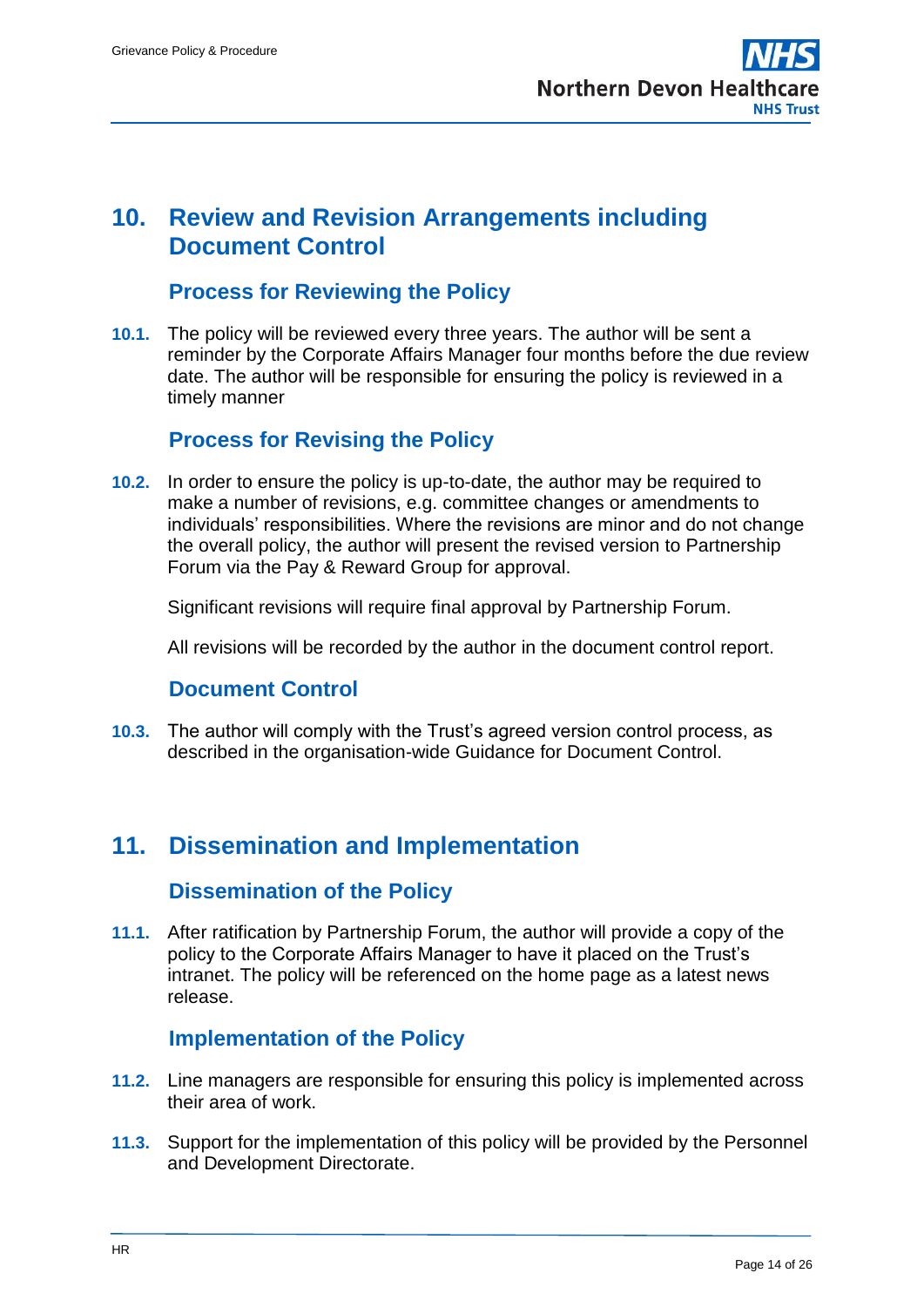

# <span id="page-14-0"></span>**12. Document Control including Archiving Arrangements**

### **Library of Procedural Documents**

**12.1.** The author is responsible for recording, storing and controlling this policy.

Once the final version has been ratified, the author will provide a copy of the current policy to the Corporate Affairs Manager so that it can be placed on BOB. Any future revised copies will be provided to ensure the most up-to-date version is available on BOB.

## **Archiving Arrangements**

**12.2.** All versions of this policy will be archived in electronic format within the Personnel and Development policy archive. Archiving will take place by the HR Manager once the final version of the policy has been issued.

Revisions to the final document will be recorded on the Document Control Report. Revised versions will be added to the policy archive held by Personnel and Development.

## **Process for Retrieving Archived Policy**

**12.3.** To obtain a copy of the archived policy, contact should be made with the Personnel and Development Directorate.

## <span id="page-14-1"></span>**13. Monitoring Compliance with and the Effectiveness of the Policy**

### **Process for Monitoring Compliance and Effectiveness**

**13.1.** Monitoring compliance with this policy will be the responsibility of the Personnel and Development Directorate. This will be undertaken by liaising with line managers and staff to ensure they are appropriately applying the policy.

Annual auditing by Personnel and Development will be undertaken to check that managers are maintaining appropriate records within personnel files.

Where non-compliance is identified, support and advice will be provided to improve practice.

## <span id="page-14-2"></span>**14. References**

- **Employment Act 2006**
- ACAS 2009 Code of Practice 1 Disciplinary and Grievance Procedures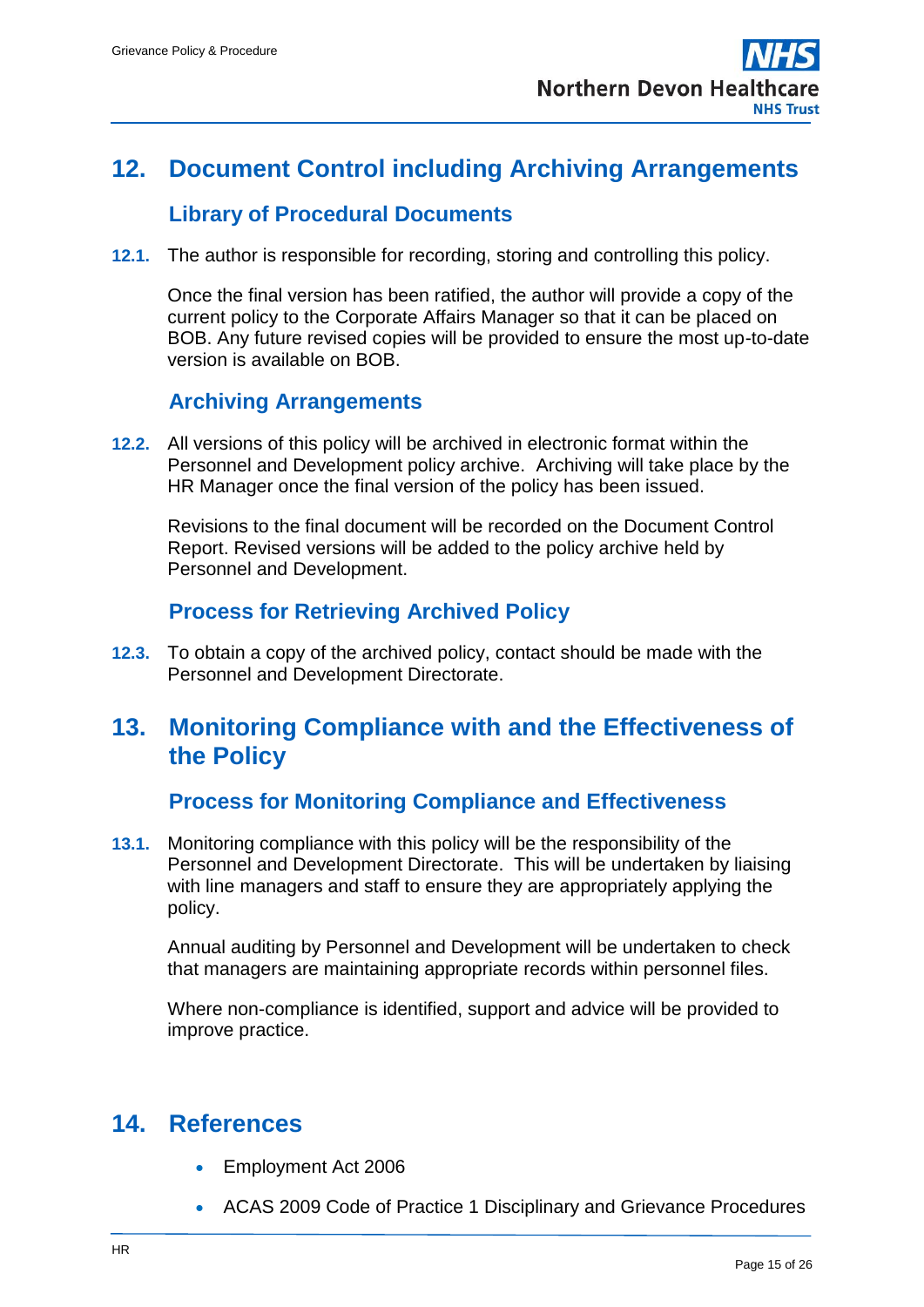

# <span id="page-15-0"></span>**15. Associated Documents**

Northern Devon Healthcare NHS Trust Policies for:

- Disciplinary Policy
- Raising Concerns and Complaints Policy
- Bullying and Harassment Policy

# <span id="page-15-1"></span>**16. Equality Impact Assessment**

| <b>Equality Impact Assessment Screening Form</b> |                                                                                                                                                                                                                                                                                               |                                                                                                                                                                                                                                                                                                              |                                          |                   |                    |  |  |
|--------------------------------------------------|-----------------------------------------------------------------------------------------------------------------------------------------------------------------------------------------------------------------------------------------------------------------------------------------------|--------------------------------------------------------------------------------------------------------------------------------------------------------------------------------------------------------------------------------------------------------------------------------------------------------------|------------------------------------------|-------------------|--------------------|--|--|
| <b>Title</b>                                     |                                                                                                                                                                                                                                                                                               | Grievance Policy and Procedure                                                                                                                                                                                                                                                                               |                                          |                   |                    |  |  |
|                                                  | <b>Author</b><br>Tim Robinson, Assistant Director of HR                                                                                                                                                                                                                                       |                                                                                                                                                                                                                                                                                                              |                                          |                   |                    |  |  |
|                                                  | <b>Directorate</b><br>Workforce and Organisational Development                                                                                                                                                                                                                                |                                                                                                                                                                                                                                                                                                              |                                          |                   |                    |  |  |
|                                                  | Team/Dept.                                                                                                                                                                                                                                                                                    | <b>HR Operations</b>                                                                                                                                                                                                                                                                                         |                                          |                   |                    |  |  |
|                                                  | <b>Document Class</b>                                                                                                                                                                                                                                                                         |                                                                                                                                                                                                                                                                                                              | <b>Document Status</b>                   | <b>Issue Date</b> | <b>Review Date</b> |  |  |
|                                                  | Policy & Procedure                                                                                                                                                                                                                                                                            |                                                                                                                                                                                                                                                                                                              | <b>Final version</b>                     | <b>July 2018</b>  | 3 years            |  |  |
| $\mathbf{1}$                                     |                                                                                                                                                                                                                                                                                               |                                                                                                                                                                                                                                                                                                              | What are the aims of the document?       |                   |                    |  |  |
|                                                  | This document sets out Northern Devon Healthcare NHS Trust's procedure for<br>dealing with staff grievances or disputes. It provides a robust framework to ensure a<br>consistent approach across the whole organisation. This procedure applies to all                                       |                                                                                                                                                                                                                                                                                                              |                                          |                   |                    |  |  |
|                                                  | Trust staff.                                                                                                                                                                                                                                                                                  |                                                                                                                                                                                                                                                                                                              |                                          |                   |                    |  |  |
| $\mathbf{2}$                                     |                                                                                                                                                                                                                                                                                               |                                                                                                                                                                                                                                                                                                              | What are the objectives of the document? |                   |                    |  |  |
|                                                  |                                                                                                                                                                                                                                                                                               | This procedure is aimed at ensuring the fair, early and successful resolution of<br>concerns raised by Trust staff where it has not been possible to settle the difference<br>with the immediate supervisor/manager. These concerns cover grievances and/or<br>disputes raised by any member of Trust staff. |                                          |                   |                    |  |  |
|                                                  | The Procedure has been written to define the formal procedure for resolving a staff<br>grievance or dispute.                                                                                                                                                                                  |                                                                                                                                                                                                                                                                                                              |                                          |                   |                    |  |  |
| 3                                                | How will the document be implemented?                                                                                                                                                                                                                                                         |                                                                                                                                                                                                                                                                                                              |                                          |                   |                    |  |  |
|                                                  | The Grievance Policy/Procedure is already published on the Trust's Intranet and this<br>Equality Impact Assessment will be published alongside it until the Policy/Procedure<br>is formally reviewed at which point the EIA will be incorporated into the<br>Policy/Procedure as an appendix. |                                                                                                                                                                                                                                                                                                              |                                          |                   |                    |  |  |
| $\overline{\mathbf{4}}$                          | How will the effectiveness of the document be monitored?                                                                                                                                                                                                                                      |                                                                                                                                                                                                                                                                                                              |                                          |                   |                    |  |  |
|                                                  |                                                                                                                                                                                                                                                                                               | Monitoring compliance with this policy will be the responsibility of all Managers and<br>Directors. The Director of HR and Development will maintain regular review of the<br>numbers / nature of grievances and produce an annual report for key stakeholders.                                              |                                          |                   |                    |  |  |
| 5                                                | Who is the target audience of the document?                                                                                                                                                                                                                                                   |                                                                                                                                                                                                                                                                                                              |                                          |                   |                    |  |  |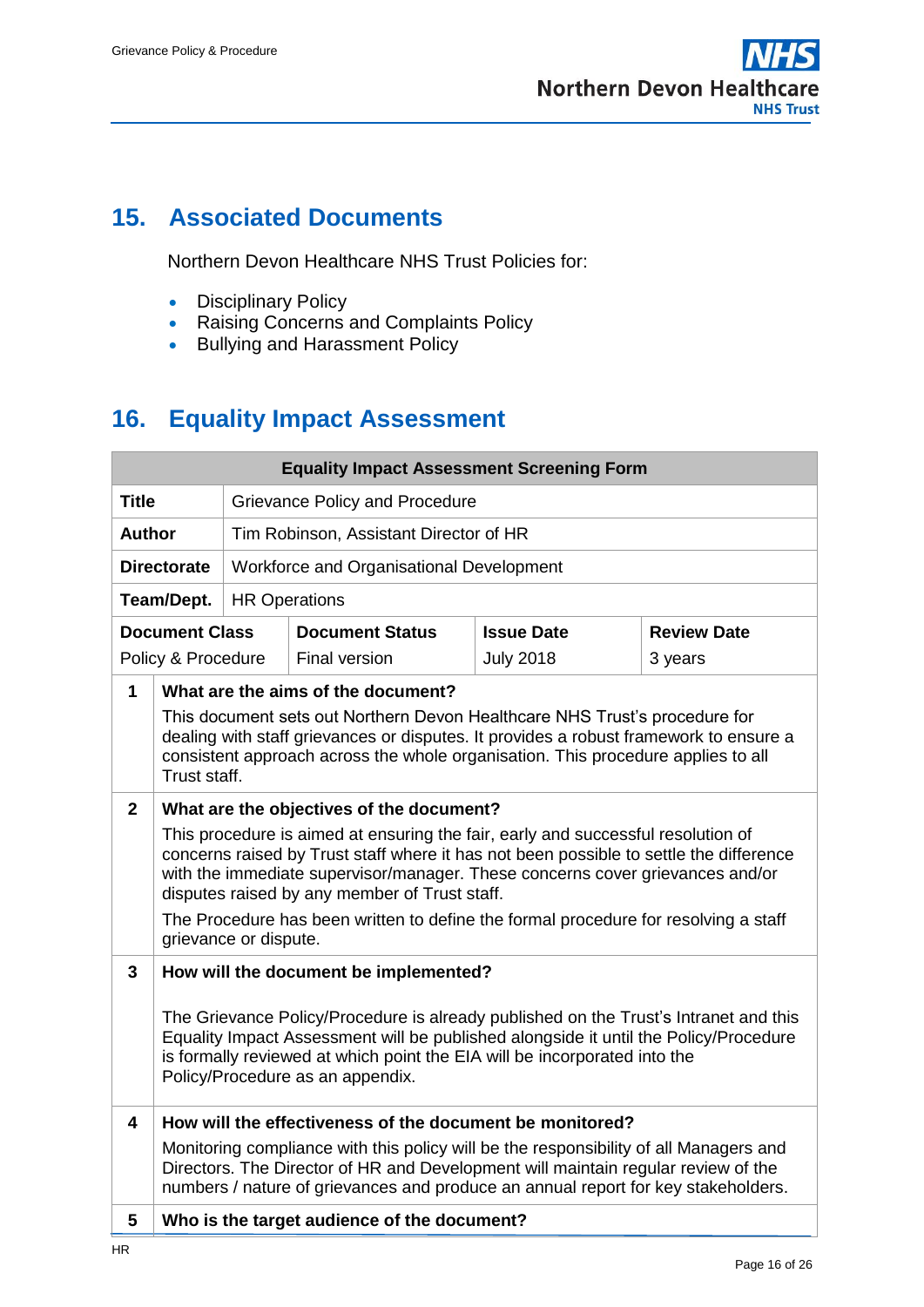|                                                                                                                         | All staff                                                                                                                                                                                                                                                                                                                                                                                                                                                                                                                                                                                                                                                                                                                                                                                                                                                      |                 |                 |               |                |  |
|-------------------------------------------------------------------------------------------------------------------------|----------------------------------------------------------------------------------------------------------------------------------------------------------------------------------------------------------------------------------------------------------------------------------------------------------------------------------------------------------------------------------------------------------------------------------------------------------------------------------------------------------------------------------------------------------------------------------------------------------------------------------------------------------------------------------------------------------------------------------------------------------------------------------------------------------------------------------------------------------------|-----------------|-----------------|---------------|----------------|--|
| 6                                                                                                                       | Is consultation required with stakeholders, e.g. Trust committees and equality<br>groups?<br>EIA update agreed as a result of Equality and Diversity Audit in 2015 and EIA's will<br>be monitored via Organisational Development Committee as part of equality and<br>Diversity Action Plan.                                                                                                                                                                                                                                                                                                                                                                                                                                                                                                                                                                   |                 |                 |               |                |  |
| $\overline{7}$                                                                                                          | Which stakeholders have been consulted with?                                                                                                                                                                                                                                                                                                                                                                                                                                                                                                                                                                                                                                                                                                                                                                                                                   |                 |                 |               |                |  |
|                                                                                                                         | • Organisational Development Committee<br>• Workforce and Organisational Development Committee                                                                                                                                                                                                                                                                                                                                                                                                                                                                                                                                                                                                                                                                                                                                                                 |                 |                 |               |                |  |
| 8                                                                                                                       | <b>Equality Impact Assessment</b>                                                                                                                                                                                                                                                                                                                                                                                                                                                                                                                                                                                                                                                                                                                                                                                                                              |                 |                 |               |                |  |
|                                                                                                                         | Please complete the following table using a cross, i.e. X. Please refer to the<br>document "A Practical Guide to Equality Impact Assessment" on the Trust's Intranet<br>site (Bob) for areas of possible impact.<br>• Where you think that the policy could have a <b>positive</b> impact on any of the equality<br>group(s) like promoting equality and equal opportunities or improving relations<br>within equality groups, put a cross in the 'Positive impact' box.<br>• Where you think that the policy could have a negative impact on any of the<br>equality group(s) i.e. it could disadvantage them, put a cross in the 'Negative<br>impact' box.<br>Where you think that the policy has <b>no impact</b> on any of the equality group(s)<br>listed below i.e. it has no effect currently on equality groups, put a cross in the 'No<br>impact' box. |                 |                 |               |                |  |
|                                                                                                                         | <b>Group</b>                                                                                                                                                                                                                                                                                                                                                                                                                                                                                                                                                                                                                                                                                                                                                                                                                                                   | <b>Positive</b> | <b>Negative</b> | <b>No</b>     | <b>Comment</b> |  |
|                                                                                                                         |                                                                                                                                                                                                                                                                                                                                                                                                                                                                                                                                                                                                                                                                                                                                                                                                                                                                | <b>Impact</b>   | <b>Impact</b>   | <b>Impact</b> |                |  |
| Age                                                                                                                     |                                                                                                                                                                                                                                                                                                                                                                                                                                                                                                                                                                                                                                                                                                                                                                                                                                                                |                 |                 | X             |                |  |
| <b>Disability</b>                                                                                                       |                                                                                                                                                                                                                                                                                                                                                                                                                                                                                                                                                                                                                                                                                                                                                                                                                                                                |                 |                 | x             |                |  |
| Gender                                                                                                                  |                                                                                                                                                                                                                                                                                                                                                                                                                                                                                                                                                                                                                                                                                                                                                                                                                                                                |                 |                 | X             |                |  |
| <b>Gender Reassignment</b>                                                                                              |                                                                                                                                                                                                                                                                                                                                                                                                                                                                                                                                                                                                                                                                                                                                                                                                                                                                |                 |                 | X             |                |  |
| <b>Human Rights (rights)</b><br>to privacy, dignity,<br>liberty and non-<br>degrading treatment),<br>marriage and civil |                                                                                                                                                                                                                                                                                                                                                                                                                                                                                                                                                                                                                                                                                                                                                                                                                                                                |                 |                 | x             |                |  |

**Marriage and civil partnership <sup>x</sup> Pregnancy x** 

**Breastfeeding x Race (ethnic origin) x Religion (or belief) x Sexual Orientation** 

partnership

**Maternity and**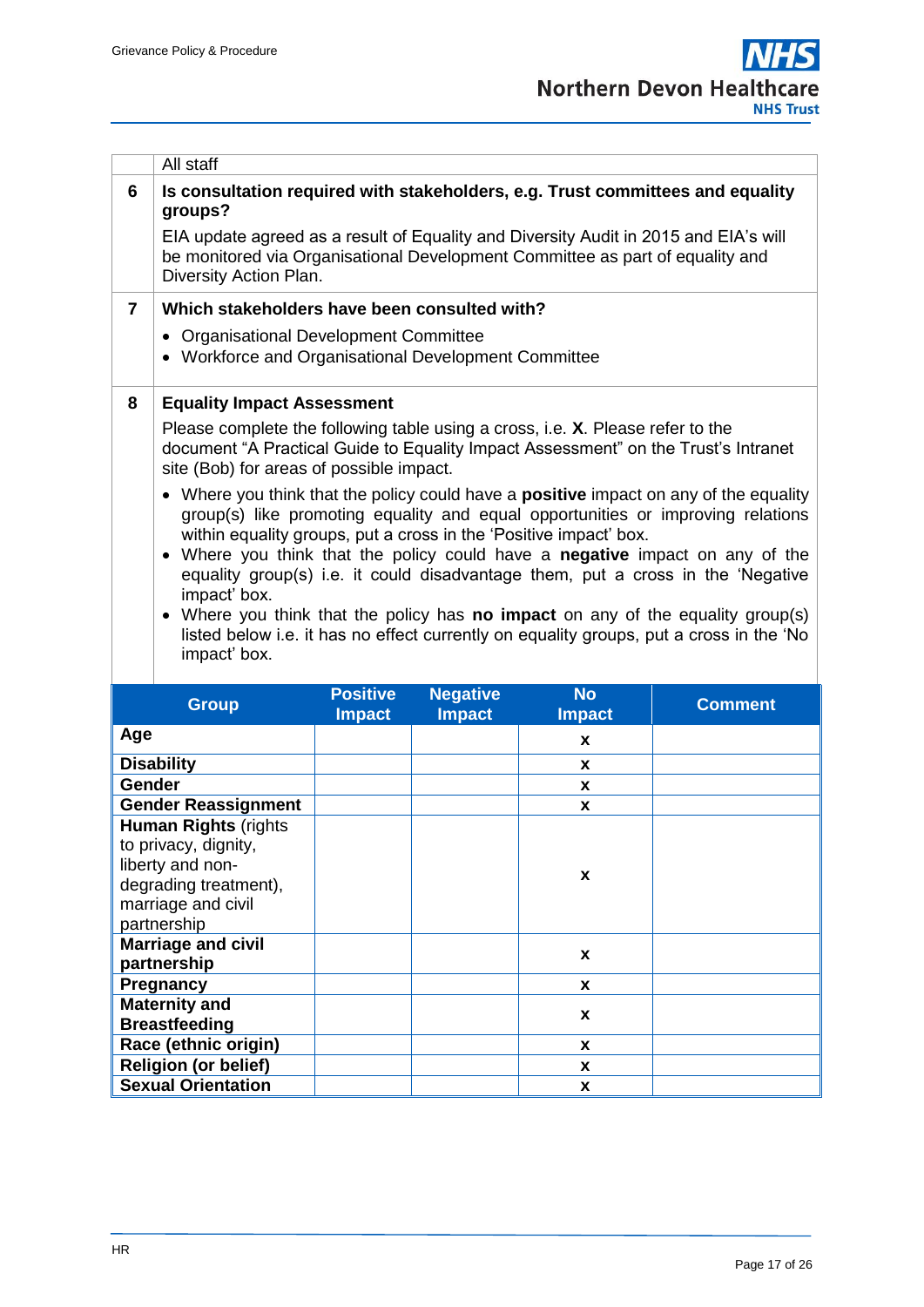

### <span id="page-17-0"></span>**Appendix A – Notification of Grievance Form**

### **NOTIFICATION OF GRIEVANCE**

| <b>Strictly Private &amp; Confidential</b>                                   |  |  |  |  |
|------------------------------------------------------------------------------|--|--|--|--|
| To - Name:                                                                   |  |  |  |  |
| Job Title:                                                                   |  |  |  |  |
| Copy to (HR Operations Department): Copy to (HR Operations Department):      |  |  |  |  |
| FROM - Surname:                                                              |  |  |  |  |
| First Name:                                                                  |  |  |  |  |
| Job Title:                                                                   |  |  |  |  |
| Department/Directorate:                                                      |  |  |  |  |
| Base:                                                                        |  |  |  |  |
| <b>Contact Number:</b>                                                       |  |  |  |  |
| e-mail Address:                                                              |  |  |  |  |
|                                                                              |  |  |  |  |
|                                                                              |  |  |  |  |
| Please detail the substance of your grievance (attach a sheet if necessary): |  |  |  |  |
|                                                                              |  |  |  |  |
|                                                                              |  |  |  |  |
|                                                                              |  |  |  |  |
|                                                                              |  |  |  |  |
|                                                                              |  |  |  |  |
|                                                                              |  |  |  |  |
|                                                                              |  |  |  |  |
|                                                                              |  |  |  |  |
|                                                                              |  |  |  |  |
|                                                                              |  |  |  |  |
|                                                                              |  |  |  |  |
|                                                                              |  |  |  |  |
|                                                                              |  |  |  |  |
|                                                                              |  |  |  |  |
| Please detail the desired outcome you are looking for:                       |  |  |  |  |
|                                                                              |  |  |  |  |
|                                                                              |  |  |  |  |
|                                                                              |  |  |  |  |
|                                                                              |  |  |  |  |
|                                                                              |  |  |  |  |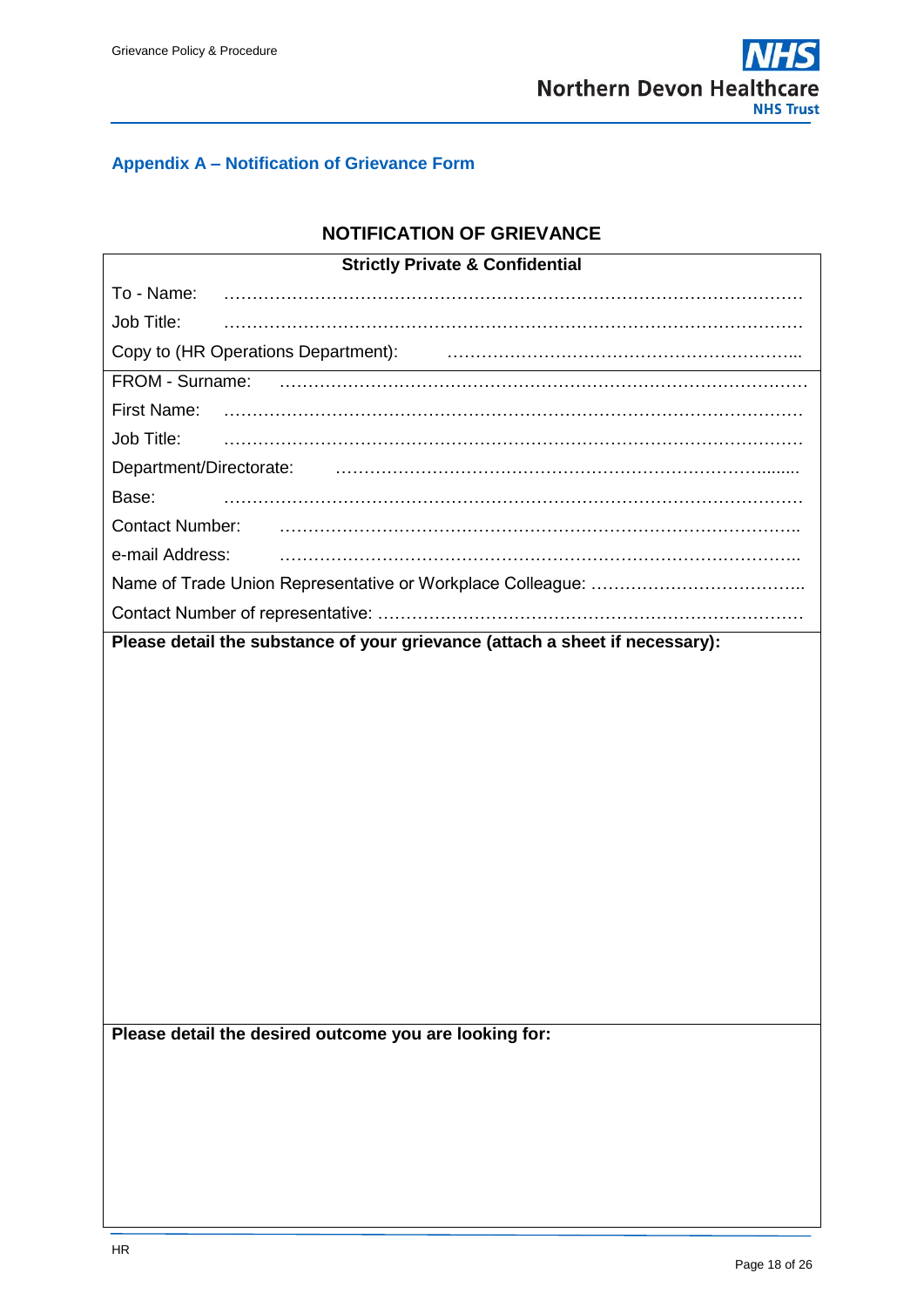

| This form should be passed to your line manager, or more senior manager if appropriate. |
|-----------------------------------------------------------------------------------------|

*Please retain your own copy.*

Manager's Name (CAPS):……………………………..

Manager's Signature: …………………………………. Date received:………………………..

*Once received by relevant Manager a copy of this form should be sent to the employee with a covering letter acknowledging receipt. The original should be placed on the personal file along with any other related correspondence.*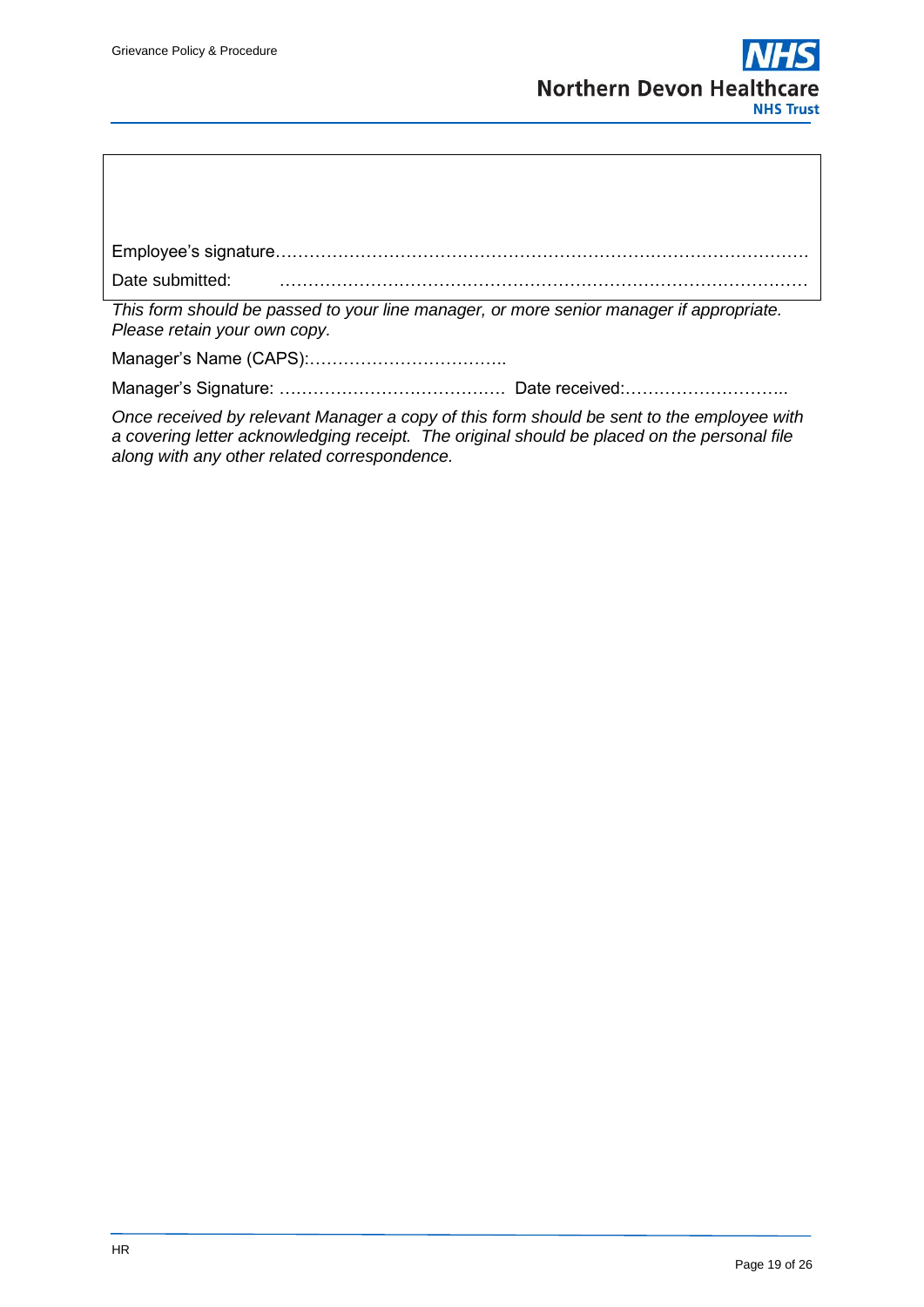

### <span id="page-19-0"></span>**Appendix B – Draft Letter of Invitation to Level 2 Grievance Meeting**

Date

#### **Private & Confidential**

To be sent to employee at home address

#### Dear

I am in receipt of your notification of grievance form dated on ………………….

I note that the grounds of your grievance are as follows:

- (……………………….)
- (……………………….)

I am writing to advise you that a Level 2 Grievance Meeting has been arranged to discuss this in accordance with the Trust's Grievance Policy (copy enclosed).

You are required to make every effort to attend the meeting, which will take place on ……………… at (time)…………………. At (venue)……………………

*(State who will be present at the Level 2 Grievance Meeting)*

You have the right to be accompanied at the Meeting by a trade union representative or workplace colleague.

The format of the Grievance meeting is set out in Section 7 and the intended outcome of this meeting will be to determine whether the grievance should be upheld or not and where applicable set out any action(s) to be taken.

Please confirm your attendance at the Grievance Meeting with …………… and advise whether you will be accompanied by a colleague or representative and, if so, who it will be.

Yours sincerely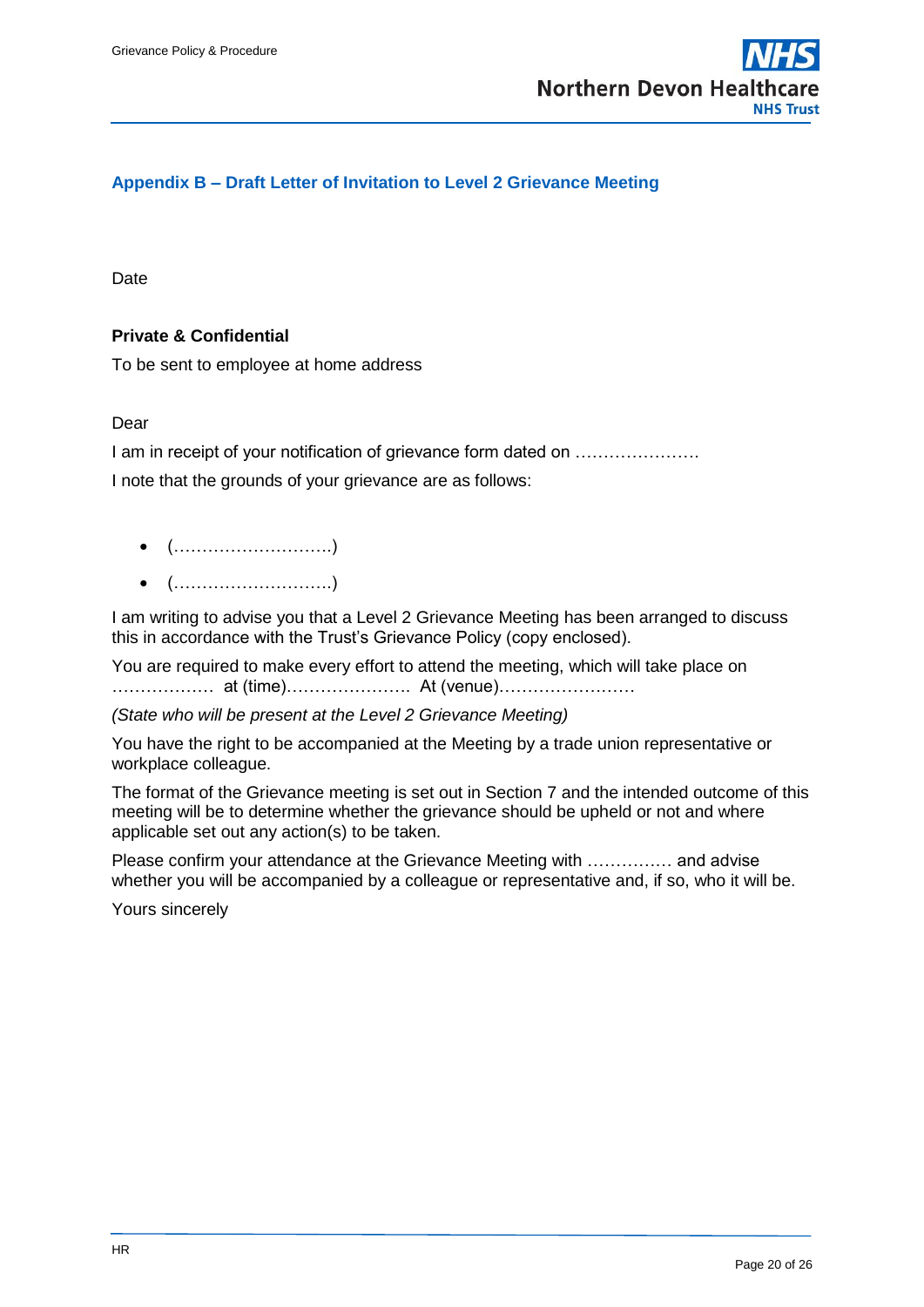

### <span id="page-20-0"></span>**Appendix C – Draft Letter to Confirm Outcome of Level 2 Grievance Meeting**

Date

#### **Private and Confidential**

Send to employee's home address

#### Dear

I am writing to confirm the outcome of the Level 2 grievance meeting which was held on …….. to discuss your grievance, a copy of which is attached. I note that your grievance was:

- $\bullet$
- 
- $\bullet$
- $\bullet$

Having listened carefully to the information presented by you and after having investigated/considered\* the facts I confirm that I have decided your grievance is founded/unfounded\* (\**delete as appropriate*) and would like to outline the reasons for this decision.

(*insert reasons)*

#### *(If overturned)*

Please note that you do have the right of appeal against this decision and this should be done within 15 calendar days of the date of this letter. Your appeal should be in writing to the Director of Nursing, Quality & Workforce.

Yours sincerely

Cc: Trade Union representative where known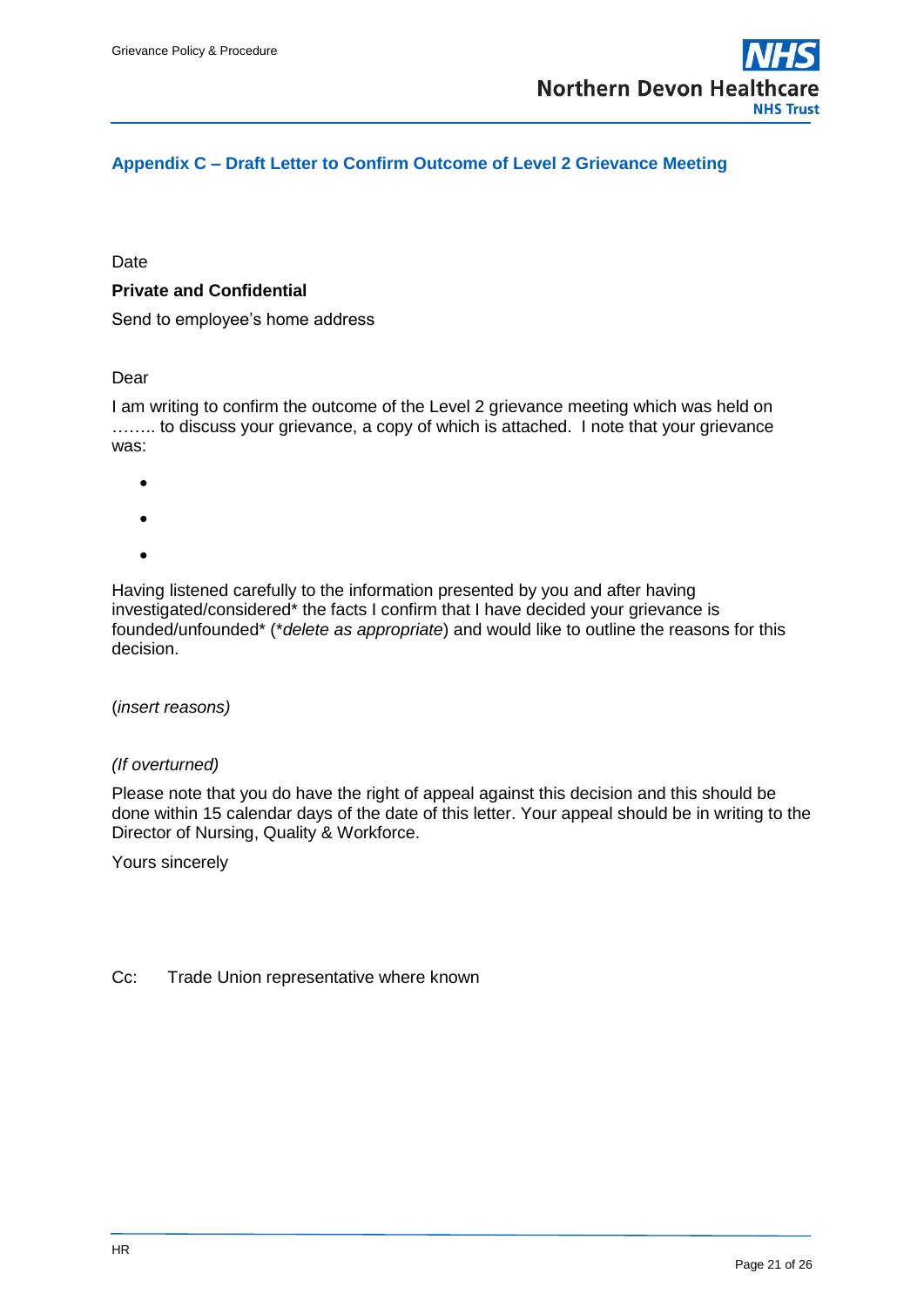

#### <span id="page-21-0"></span>**Appendix D – Draft Letter of Invitation to Appeal Hearing**

Date

#### **Private & Confidential**

To be sent to employee at home address

#### Dear

I am in receipt of your letter of appeal against the outcome of your grievance issued on ………………….

I note that your reason(s) for appeal is/are as follows:

- (……………………….)
- (……………………….)

I am writing to advise you that an Appeal Hearing has been arranged to discuss this in accordance with the Trust's Grievance Policy (copy enclosed).

You are required to make every effort to attend the meeting, which will take place on ……………… at (time)…………………. At (venue)……………………

*(State who will be present at the Appeal Hearing)*

You have the right to be accompanied at the Hearing by a trade union representative or workplace colleague..

The format of the Appeal Hearing is set out in Section 7.

Please confirm your attendance at the Appeal Hearing with …………… and advise whether you will be accompanied by a colleague or representative and, if so, who it will be.

Yours sincerely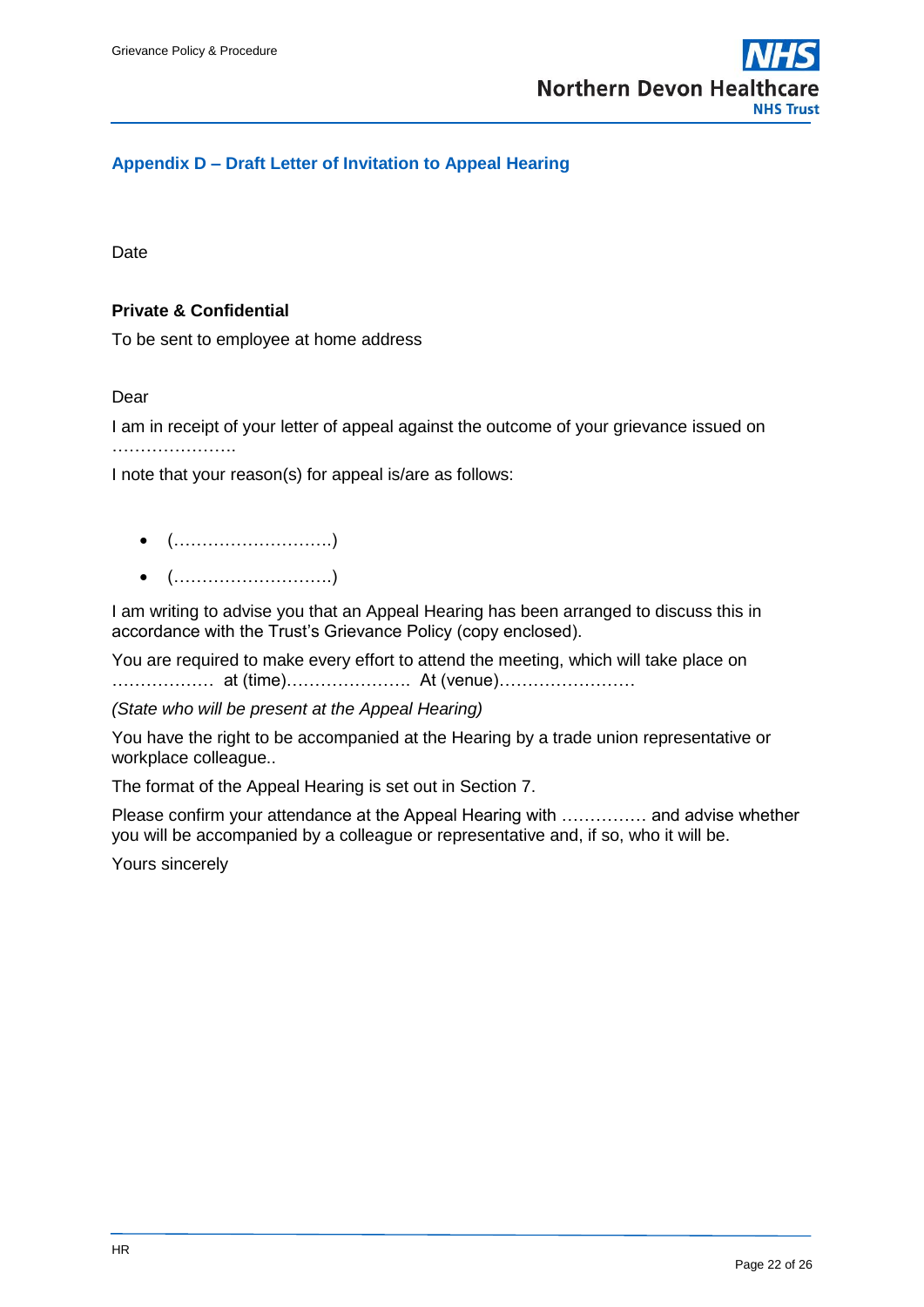

### <span id="page-22-0"></span>**Appendix E – Draft Letter to Confirm Outcome of Appeal Hearing**

**Date** 

#### **Private & Confidential**

To be send to employee at home address

Dear

I write to confirm the outcome of the recent Appeal Hearing which was held on

…………………

Having listened carefully to the information presented by both yourself and the management side I confirm that I have upheld/overturned\* (\*delete as appropriate) your appeal and would like to outline the reasons for this decision.

(insert reasons)

Please note that this decision is final.

Yours sincerely

Cc: Trade Union representative where known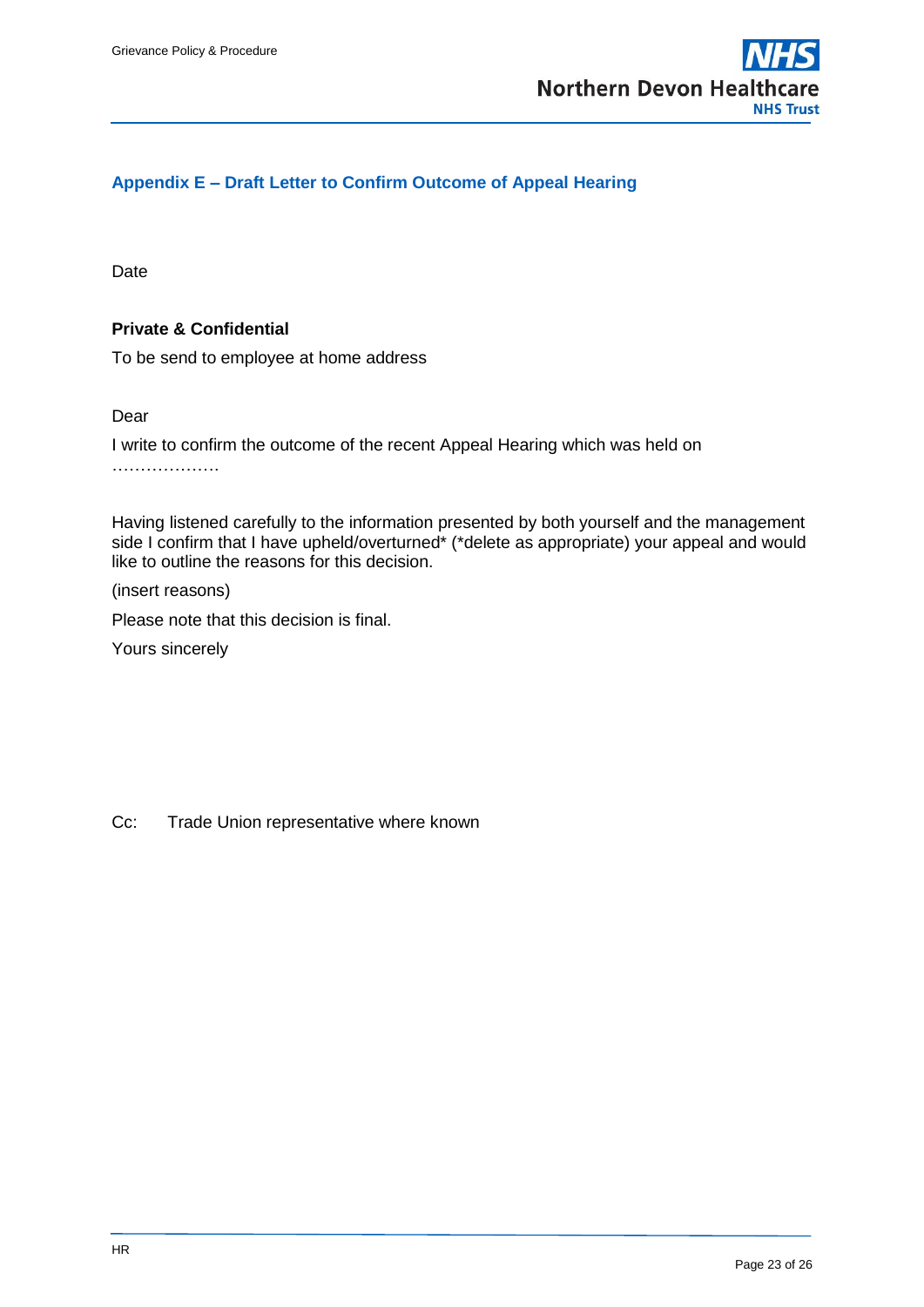

### <span id="page-23-0"></span>**Appendix F – Management Notes & Dispute Resolution Templates**

#### **GRIEVANCE MEETING MANAGEMENT NOTES**

#### **To be completed in all cases**

| Employee name:                |  |  |  |  |
|-------------------------------|--|--|--|--|
| Present at meeting:           |  |  |  |  |
|                               |  |  |  |  |
| Date:                         |  |  |  |  |
| Meeting Chair:                |  |  |  |  |
| Key points raised at meeting: |  |  |  |  |
|                               |  |  |  |  |
|                               |  |  |  |  |
|                               |  |  |  |  |
|                               |  |  |  |  |
|                               |  |  |  |  |
|                               |  |  |  |  |
|                               |  |  |  |  |
|                               |  |  |  |  |
|                               |  |  |  |  |
|                               |  |  |  |  |
|                               |  |  |  |  |
|                               |  |  |  |  |
|                               |  |  |  |  |
|                               |  |  |  |  |

**Signed ………………………………… Date:…………………………. Meeting Chair**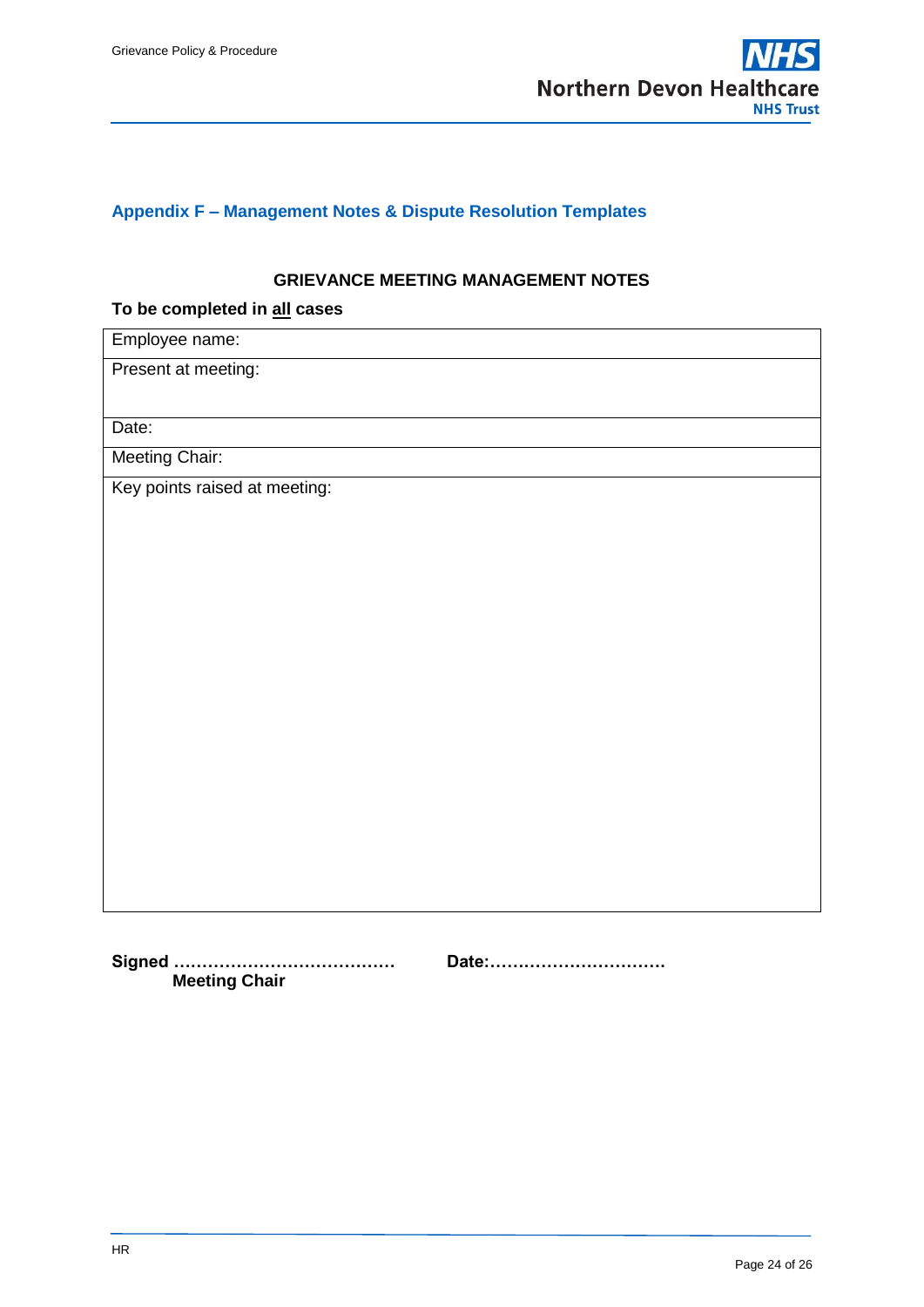

## **Dispute Resolution Template**

Reaching Local Agreement principles:

- Parties must be driven by the objective of seeking to reach agreement
- Joint consultation can promote consent and understanding and assist in the joint aim of developing employee participation and involvement in the Trust
- Discussion is most effective when participants are well informed and have confidence in each other there must therefore be a willingness to share information, e.g. in relation to quality of service, productivity and costs
- Any proposals put forward by one party should always be considered by the other they should never be rejected out of hand but, in all cases where they are not acceptable, a reasoned response should be made.

| Parties present                     | Management                 | <b>Staffside</b>          |
|-------------------------------------|----------------------------|---------------------------|
|                                     |                            |                           |
| (Name and Position Title)           |                            |                           |
| Date of meeting                     |                            |                           |
|                                     |                            |                           |
| Points of agreement:                |                            |                           |
|                                     |                            |                           |
|                                     |                            |                           |
|                                     |                            |                           |
| <b>Issue of disagreement:</b>       |                            |                           |
|                                     |                            |                           |
|                                     |                            |                           |
|                                     |                            |                           |
|                                     |                            |                           |
|                                     |                            |                           |
| Points of disagreement:             | <b>Management Position</b> | <b>Staffside Position</b> |
|                                     |                            |                           |
|                                     |                            |                           |
|                                     |                            |                           |
| Outputs of meeting:                 |                            |                           |
|                                     |                            |                           |
|                                     |                            |                           |
|                                     |                            |                           |
| Agreed next steps toward            |                            |                           |
| resolution (including target dates) |                            |                           |
|                                     |                            |                           |

#### Signatories/date:

…………………………….. ……………………………..